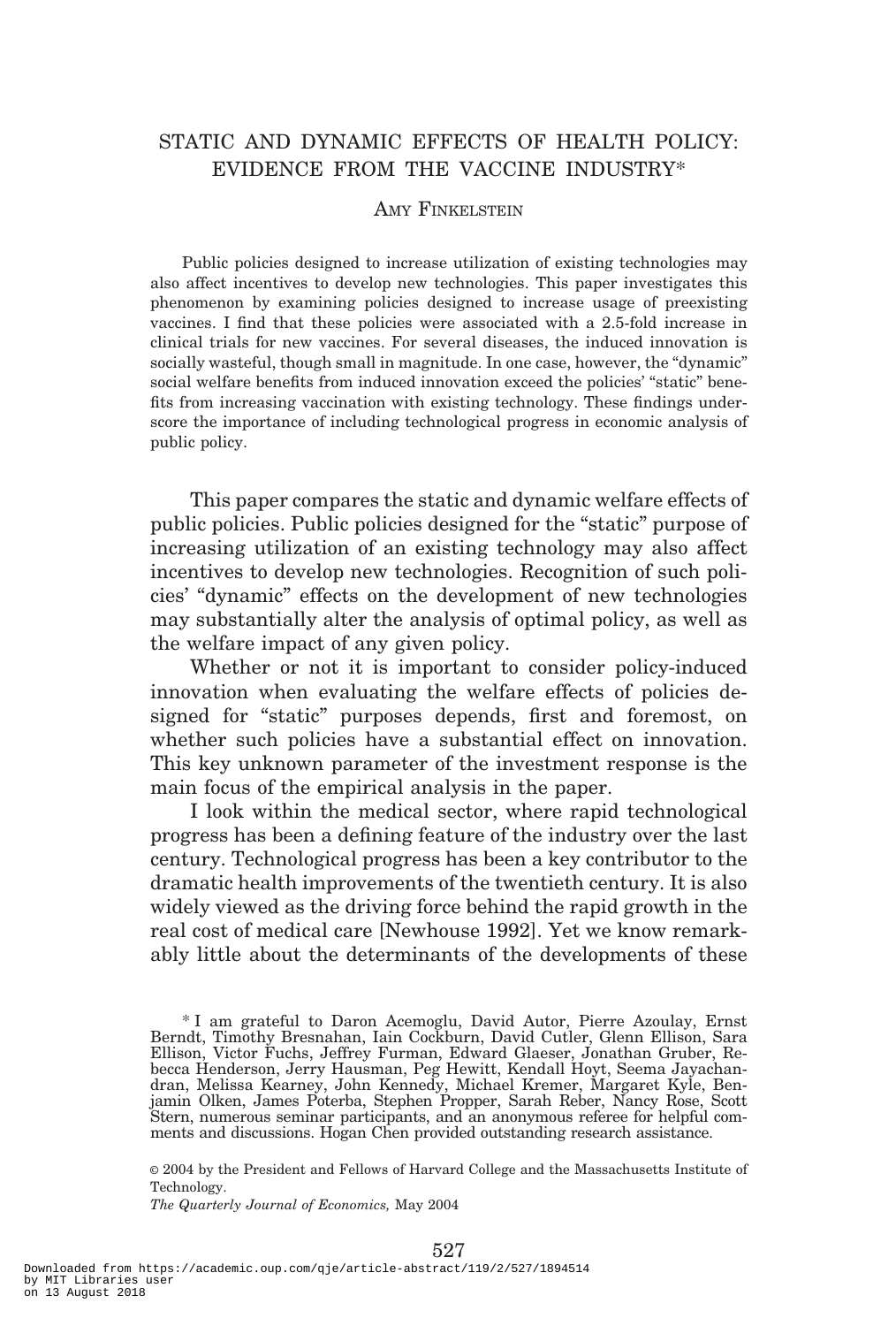new technologies. Perhaps relatedly, almost all empirical economic analysis of health policy has focused on its static effects on utilization of existing medical technologies, and ignored its dynamic effects on the development of new medical technologies.

A major role for economic incentives in affecting technological changes seems a natural proposition [Schmookler 1966], and the medical sector is no exception [Weisbrod 1991]. It is considerably less clear, however, whether investment responds to the economic incentives embodied in *current health policy.* The long lags in the R&D pipeline combined with the uncertainty about future health policy suggest that it might not be optimal to make current investment decisions based on current policy. Moreover, to the extent that health care policy responds endogenously to technological change—from either political pressure for public insurance to cover a new technology or the ex post temptation to hold up the developer of a new technology—this will further weaken the incentive for developers to heed the current policy climate in making investment decisions.

I provide what is, to my knowledge, the first empirical evidence that health policies aimed at affecting health care utilization also have large effects on technological change. I examine the introduction of three different public health policies designed to increase vaccination rates against six specific diseases; an ancillary consequence of these policies was to increase the expected return to developing new vaccines against these diseases. I estimate the change in investment in vaccines against the six diseases affected by the policies, using changes in investment for vaccines against carefully selected diseases that were not affected by the policies to control for underlying secular trends in R&D in the vaccine industry.

I find robust evidence that the policies I study are associated with a statistically significant, 2.5-fold increase in the number of new vaccine clinical trials for the affected diseases. These estimates imply that a \$1 increase in annual expected market revenue for vaccines against a particular disease stimulates an additional 6 cents in annual present discounted value investment in that vaccine. The investment response appears to persist in the long run, at least as measurable in the data, and to be ultimately associated with an increase in new vaccine approvals for the affected diseases. However, my results also suggest potential limits to the effect of health policy on technological change; I am unable to find evidence of an effect of the policies on more funda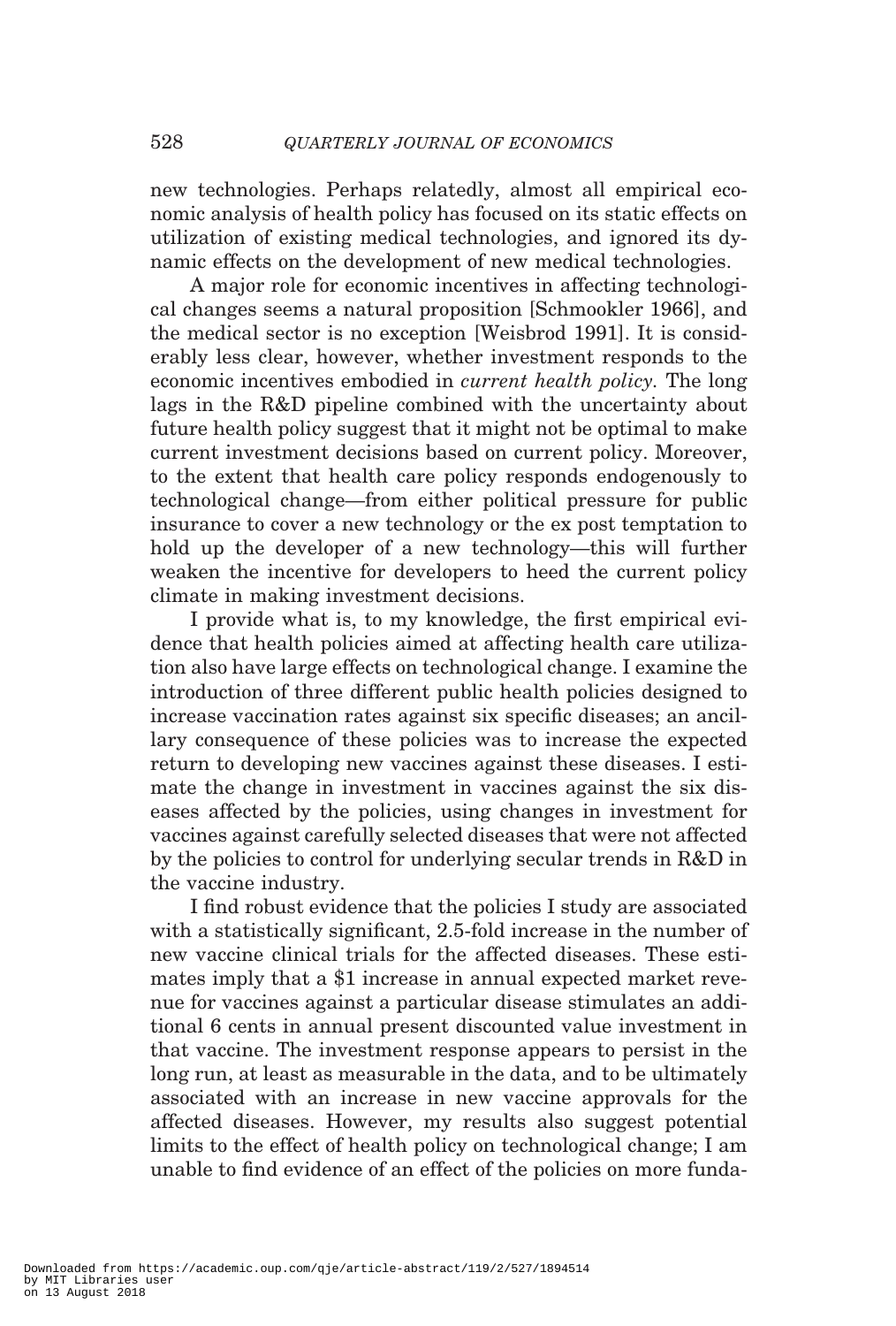mental aspects of research and development, as measured by the start of new preclinical trials or the filing of ultimately successful patent applications.

Given the evidence of a substantial investment response, I demonstrate how recognition of this investment response can affect one's conclusion about the overall welfare implications of these policies. For most of the affected diseases, I find that the induced innovation is entirely socially wasteful business stealing, although the magnitude of the dynamic social costs is small. In one case, however, I estimate that the "dynamic" welfare benefits from the induced innovation are not only positive, but also larger than the "static" welfare benefits from the policy's effect on vaccination with the preexisting technology. These findings underscore the inadequacy of the near-exclusive focus in economic evaluations of health policy on the policy's "static" effects.

The rest of the paper proceeds as follows. Section I outlines a simple economic framework to illustrate the importance of considering the potential technological response to policies aimed at changing utilization of the existing technology. Section II describes the particular public health policies used in the empirical analysis. Section III presents the data and empirical framework. Section IV presents the estimates of the investment response to these policies. Section V estimates the welfare impact of this induced investment, using the conceptual framework outlined in Section I. The last section concludes.

## I. STATIC AND DYNAMIC EFFECTS OF POLICY

In this section I illustrate how consideration of the dynamic effects of policies on incentives to innovate may substantially alter—in either direction—the policy's overall welfare impact. Consider the standard analysis of the optimal subsidy in the presence of positive consumption externalities. Figure I illustrates the standard setup for the monopoly case. The initial private market equilibrium  $(Q_0)$  is below the social optimum (*Q*\*). The traditional static, or one-period, analysis would set the "optimal" Pigouvian subsidy at the level that moves the demand curve from  $D_0$  to  $D_1$  and thus the equilibrium quantity to the social optimum *Q*\*. Welfare gains would be given by the area of triangle *abc*, minus the cost of public funds associated with the subsidy.

In a dynamic, multiperiod setting, however, the subsidy will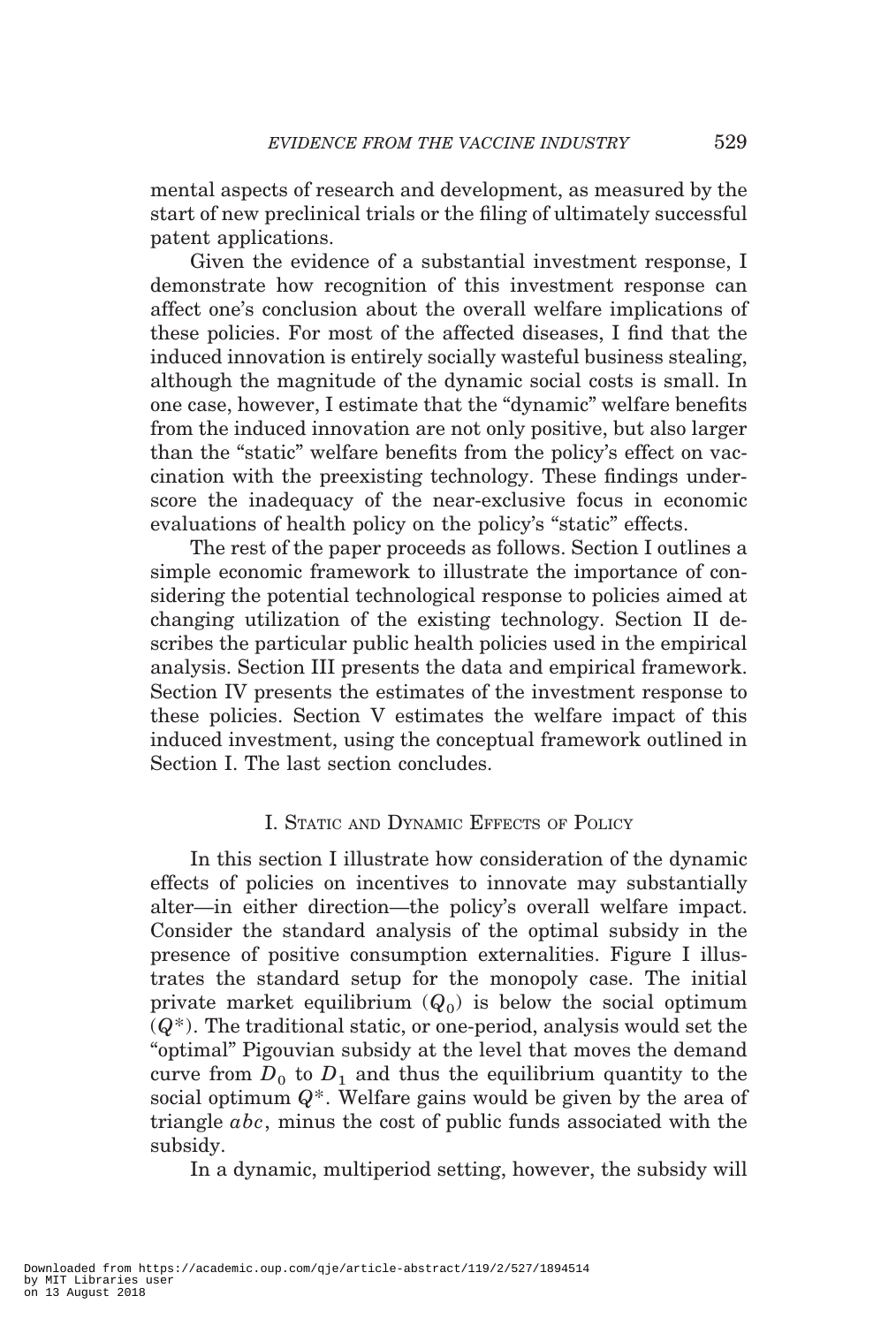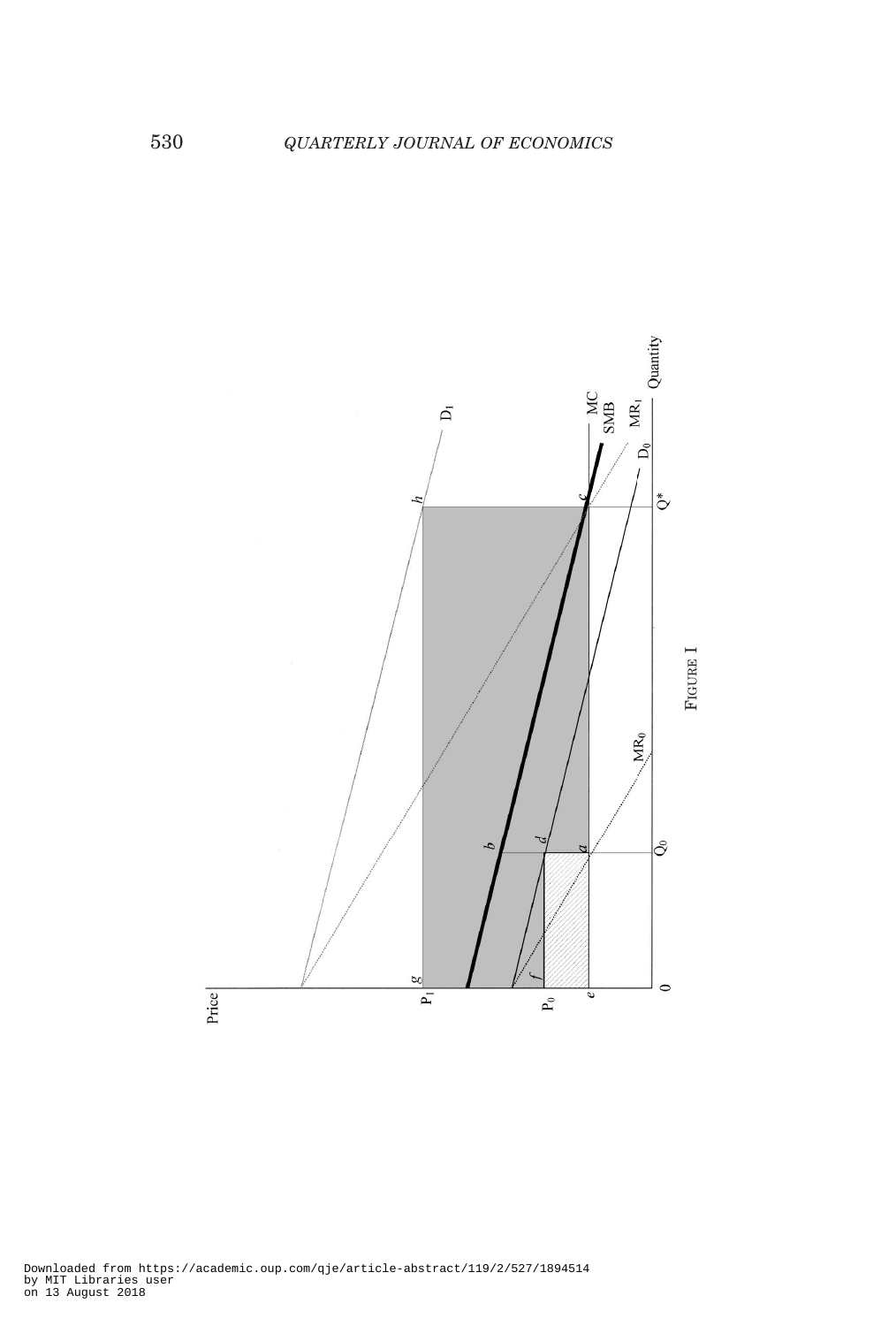also alter incentives to develop new technologies. Figure I shows that the subsidy increases the current monopolist's profits from the small shaded rectangle *eadf* to the large gray rectangle *echg*. It may therefore increase the incentives to develop an improved technology of both would-be entrants and the current monopolist (to stave off potential entrants).<sup>1</sup> This incentive effect applies generally to any product market exhibiting prices above marginal costs, and thus positive expected returns to innovation; the monopoly case was chosen simply for ease of exposition.

The net social welfare effect of any induced innovation may be either positive or negative. There are two main potential sources of social welfare benefits from any induced innovation.<sup>2</sup> The innovation may have a direct positive effect on social welfare at a given level of demand by producing a higher "quality" product (i.e., increased social marginal benefit or decreased social marginal cost). The innovation may also have an indirect positive effect on social welfare by increasing private demand, if the static effect of the policy on demand is insufficient to reach the social optimum; innovation may increase demand if it increases price competition or if it produces a higher "quality" product. The social costs of any induced innovation include the (up-front) R&D expenditures. They also include any overconsumption the innovation induces relative to the social optimum; induced innovation can induce overconsumption if it further increases demand via enhanced price competition.

The extreme case in which all of the induced innovation is pure business stealing with no social welfare benefits can be illustrated in Figure I, where the subsidy is sufficient (at the existing technology) to achieve the social optimum *Q*\*. If we also assume that there is no technological potential for quality-improving innovations (i.e., increasing *SMB* or decreasing *MC*), then any induced innovation simply imposes a social cost equal to the R&D expenditures and any overconsumption it might induce.

Figure II illustrates the other extreme case in which potential social welfare benefits from induced innovation are large and positive; for visual clarity, the private demand curves are not drawn. The static impact of the subsidy (holding technology con-

<sup>1.</sup> Of course, if the main incentive for innovation is to increase private demand, the policy might instead *decrease* incentives to innovate. This is ultimately an empirical question, and one that I investigate below.

<sup>2.</sup> I ignore other potential social benefits such as research spillovers, since these are extremely difficult to estimate.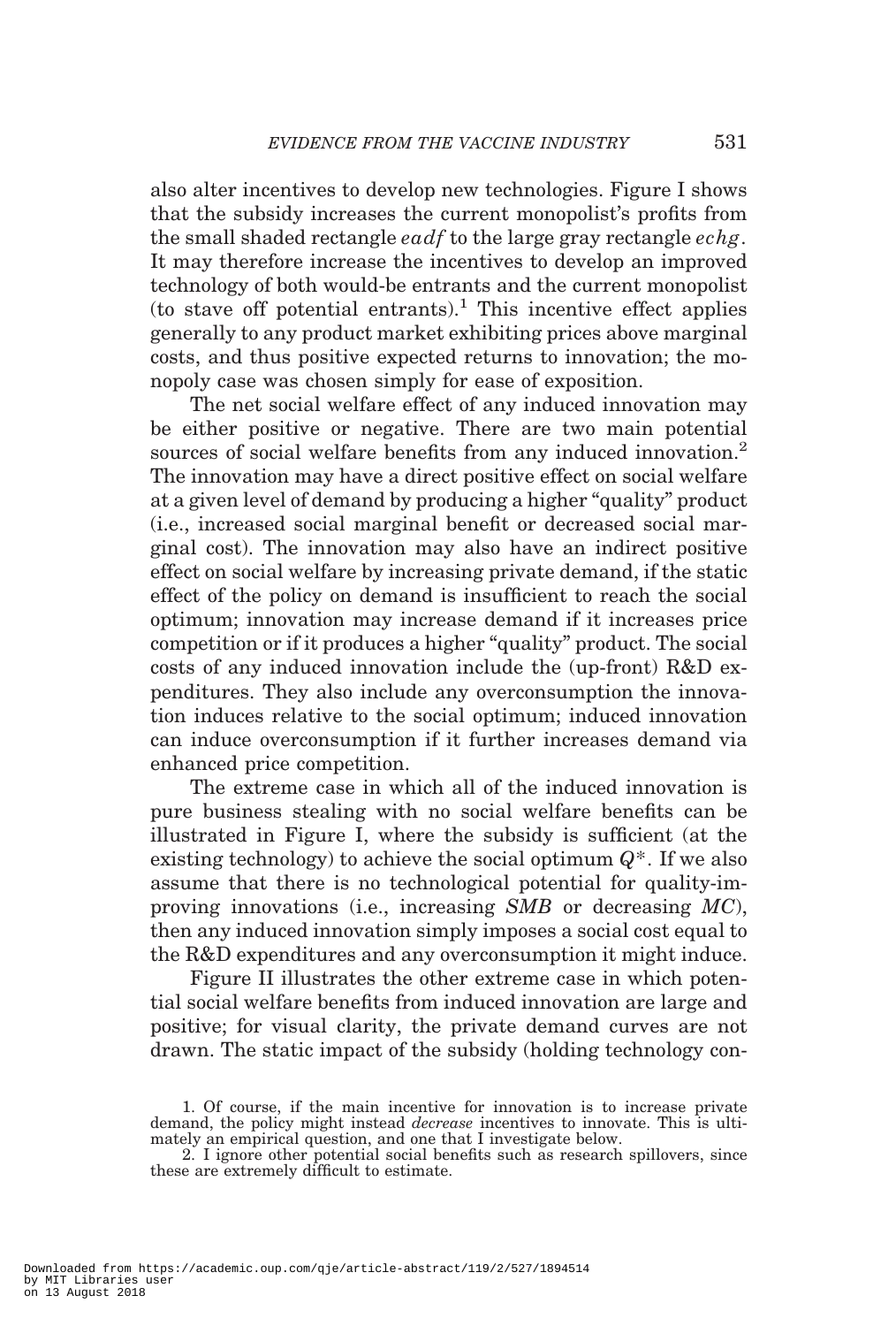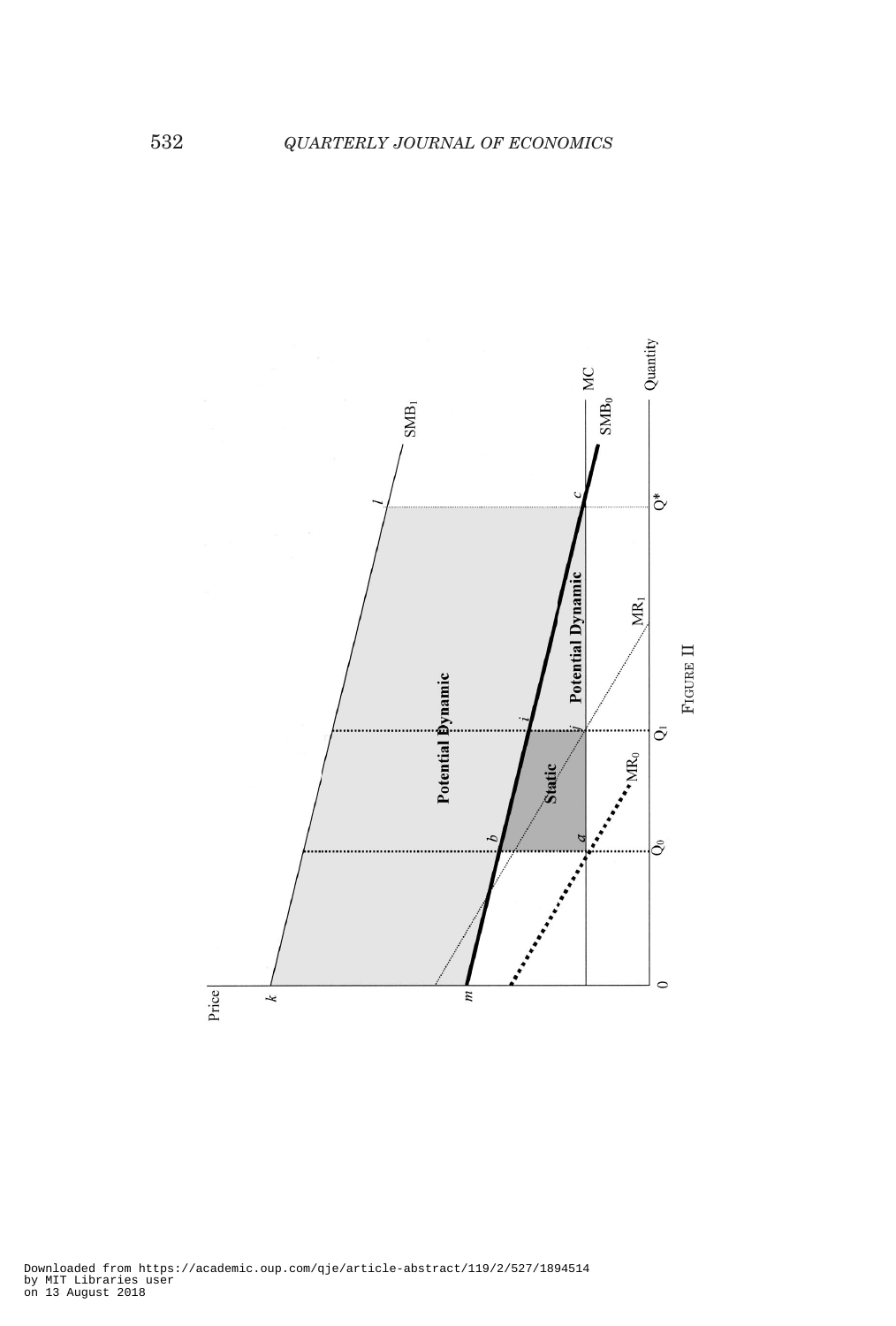stant) produces an equilibrium quantity  $(Q_1)$  that is substantially below the social optimum *Q*\*. Innovation that increases demand to the social optimum *Q*\* would produce social welfare benefits given by triangle *jic*. In addition, quality-improving innovation that shifts the social marginal benefit curve out from the current curve  $(SMB_0)$  to the potential curve  $(SMB_1)$  would produce social benefits given by parallelogram *mclk*. <sup>3</sup> These total dynamic benefits (shown in light gray) may exceed both the costs of the induced innovation and the static welfare benefits of the policy (shown by the dark gray area *ajib*).

Whether or not it is important to consider these dynamic effects in evaluating or designing policy depends on whether, in fact, there is a substantial innovation response to the economic incentives embodied in public policies. I investigate this question empirically in the specific context of vaccines. Vaccines are a particularly interesting area to study the innovation response to public policy since the government plays a central role in determining vaccine demand.4 In addition, theoretical work by Kremer [2001] has suggested that increasing the expected market revenue from vaccine development may be better suited to encouraging targeted vaccine development than traditional subsidies to R&D.

The large public health benefits from vaccinations make vaccines of substantial interest in their own right. However, they also suggest that the negative social welfare costs of induced innovation are likely to be less important for vaccines than for other health technologies. Since the benefit-cost ratio from vaccination is at the extreme high end of health technologies, any dynamic social costs are likely to be much smaller relative to the static benefits of the policy than for other health technologies. Moreover, since socially optimal vaccination rates are often close to 100 percent, the dynamic social costs of induced vaccine innovation are limited to the R&D expenditures. However, for other health products, these costs also include any socially wasteful overconsumption induced by the innovation. Any induced overconsumption is particularly costly in the health sector relative to

<sup>3.</sup> Changes in product quality may also change the social optimum *Q*\*. For simplicity, this is not shown in Figure II.

<sup>4.</sup> In the United States, the government's recommended immunization schedule is the primary determiner of vaccine demand [Schwartz and Orenstein 2001]. The government is also a direct purchaser of at least half of the childhood vaccines administered each year (data provided by Bob Snyder of the CDC).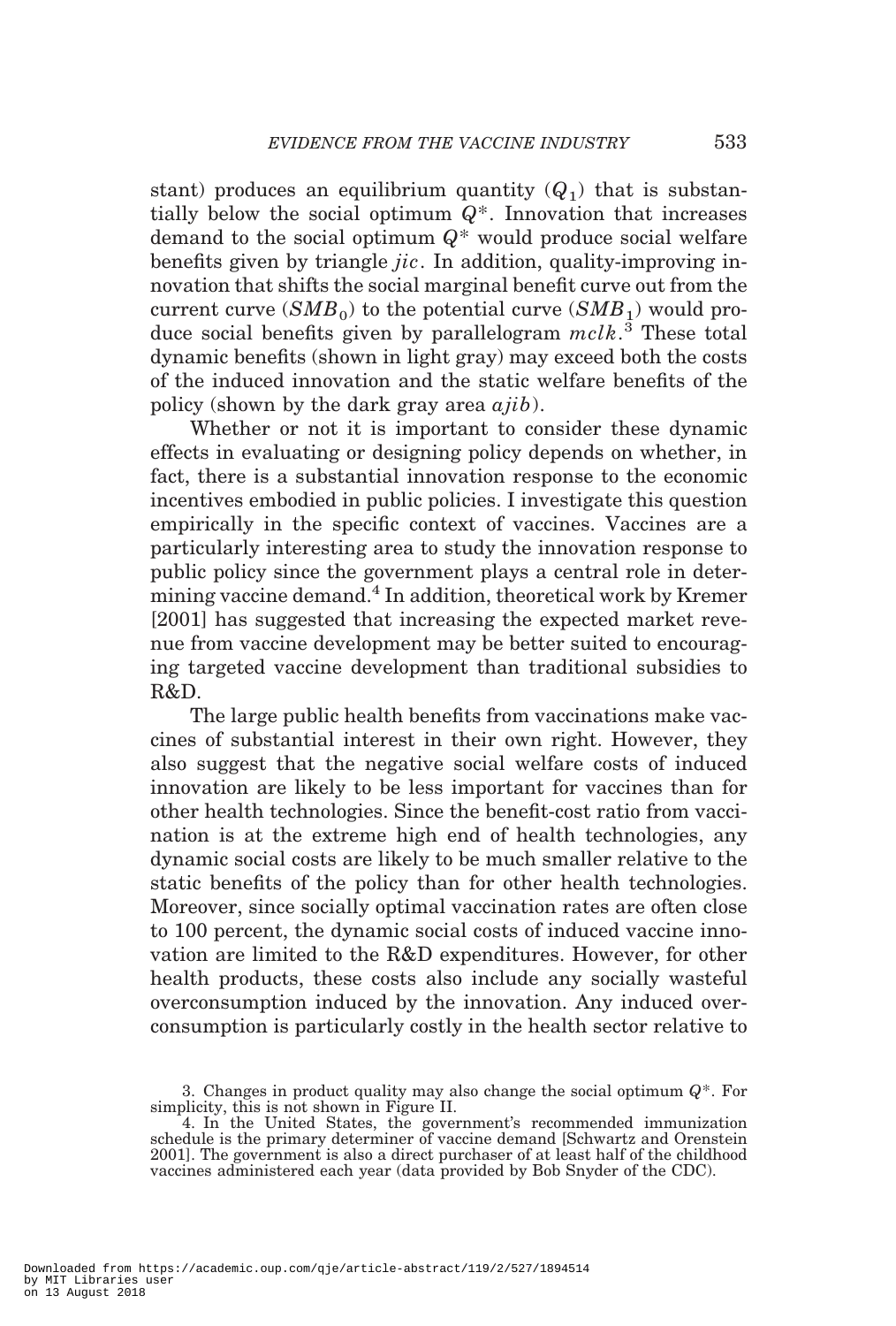other sectors of the economy, since health insurance already induces overconsumption.

The magnitude of any innovation response I estimate for vaccines is likely to be suggestive of the response of other pharmaceuticals; both involve for-profit companies making large sunk investments in products that require FDA approval. It may be less informative of the innovation response of other health technologies, such as surgical procedures, which involve different actors and a different development process.

## II. THE SETTING FOR THE EMPIRICAL ANALYSIS: VACCINE POLICY AND VACCINE DEVELOPMENT

The empirical strategy is to study the investment response to vaccine policies that meet four essential criteria. First, they had to occur at a discrete point in time; the impact on innovation of slow-moving trends (such as the growth in managed care) is difficult to distinguish from concurrent technological developments. Relatedly, the policies could not have been anticipated by the industry, or it would be difficult to identify the point in time at which the innovation response is expected. Second, the policies had to be expected to have a substantial effect on the expected return to vaccine development. I therefore focus on U. S. policies, since the United States is the single largest pharmaceutical market and accounts for over two-fifths of global pharmaceutical spending [PhrMA 2000].

Third, the policies had to affect economic incentives for developing vaccines against an *identifiable, and limited,* set of diseases. The key challenge of the empirical work is to distinguish the investment effect of the policies from changes in investment due to exogenous technological advances. The common technological basis for vaccine development [Ellis 1999; NIH 1998] provides the opportunity to use vaccines against diseases that were not affected by the policies to try to control for such exogenous changes. Finally, the policies could not have been prompted by technological developments; it is difficult to distinguish the effect of such policies from the investment that would otherwise have occurred in response to the changing technology.

I identified three different policy changes—affecting vaccines against six different diseases—that met all of these criteria and occurred during the period in which the investment data (described in Section III) are available. Two of the policies increased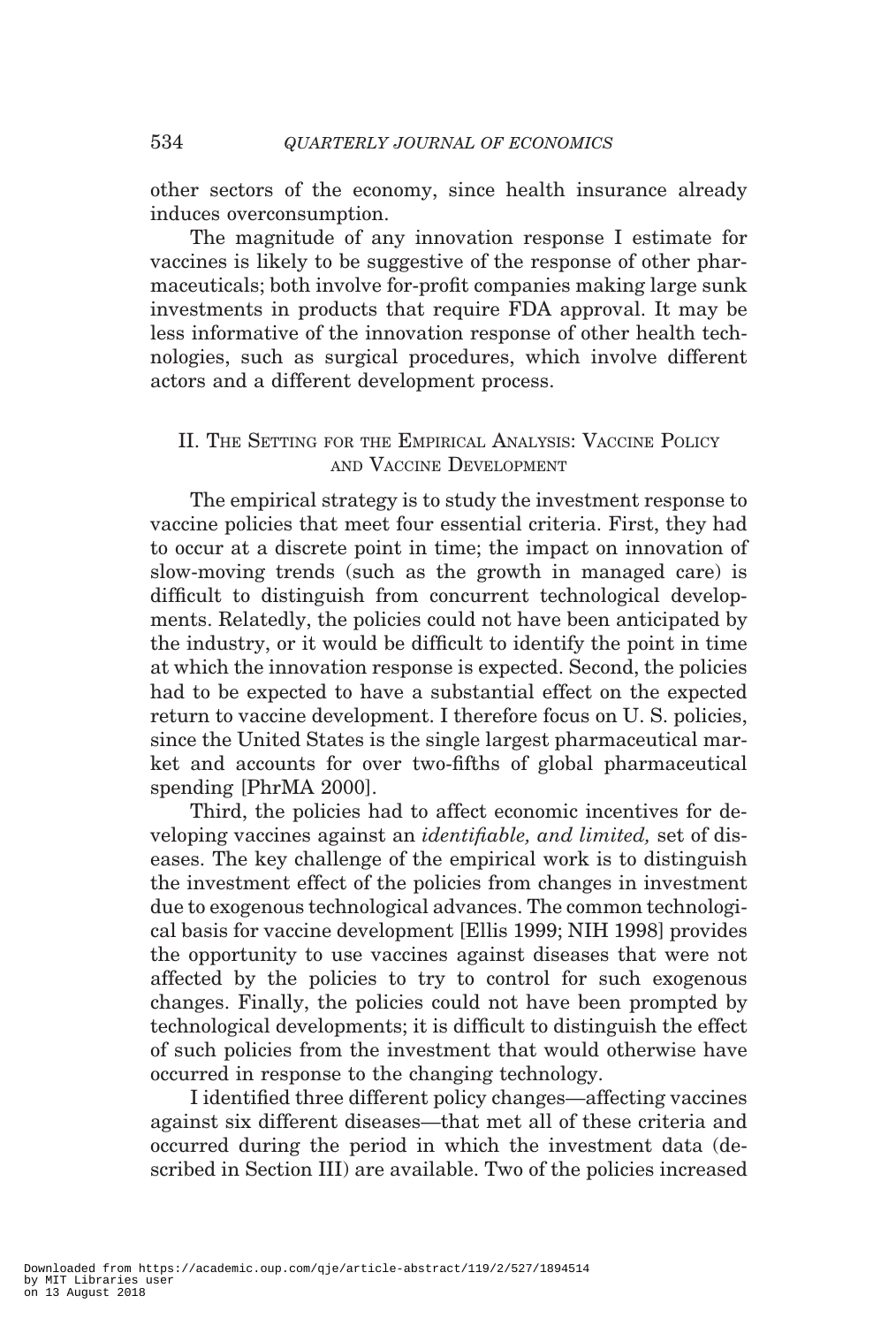the economic return to vaccine development by enlarging the expected market for the vaccine. These are the 1991 CDC recommendation that all infants be vaccinated against Hepatitis B, and the 1993 decision for Medicare to cover (without any copayments or deductibles) the cost of influenza vaccination for Medicare recipients. The change in Medicare coverage was coordinated with a Federal information campaign designed to encourage Medicare beneficiaries to use this new benefit [CDC 1994].

The third policy, the introduction of the Vaccine Injury Compensation Fund (VICF) in 1986, indemnified manufacturers from lawsuits stemming from potentially adverse reactions to childhood vaccines against polio, diphtheria-tetanus (DT), measlesmumps-rubella (MMR), and pertussis. In return for an excise tax levied on the affected vaccines, the government administered a no-fault compensation system. The VICF increased incentives for vaccine development primarily by reducing expected liability costs; the compensation schedule that was set for successful claims was considerably below the average from the tort system [GAO 1999; HRSA 2002].

At the time of their enactment, the industry expected these policies to substantially increase the return to developing vaccines against the affected diseases. However, this was not part of the objective of the policies, which was to increase vaccination rates. This increase was expected to occur through recommending that children be vaccinated (Hepatitis B policy), reducing the out-of-pocket cost of the vaccine and promoting greater awareness of its benefits (Influenza policy), or ensuring an available supply of existing vaccines (the VICF). Appendix 1 provides more detail and evidence on these points.

Perhaps the most critical issue in selecting policies is to verify that these policies were not themselves a response to technological change. One concern is that companies may lobby for policies that benefit vaccines that they have just developed or are on the verge of developing. Appendix 1 provides detailed qualitative evidence on the rationale and timing for each policy that assuages this concern. I also ascertained, using data from Hoyt [2002], that none of the policies immediately followed a new vaccine approval for an affected disease. Finally, in the empirical analysis below, I do not find evidence of increased investment activity for the affected diseases prior to enactment of the policy. This suggests that the policies were not a response to an increase in perceived technological possibilities for the affected diseases. It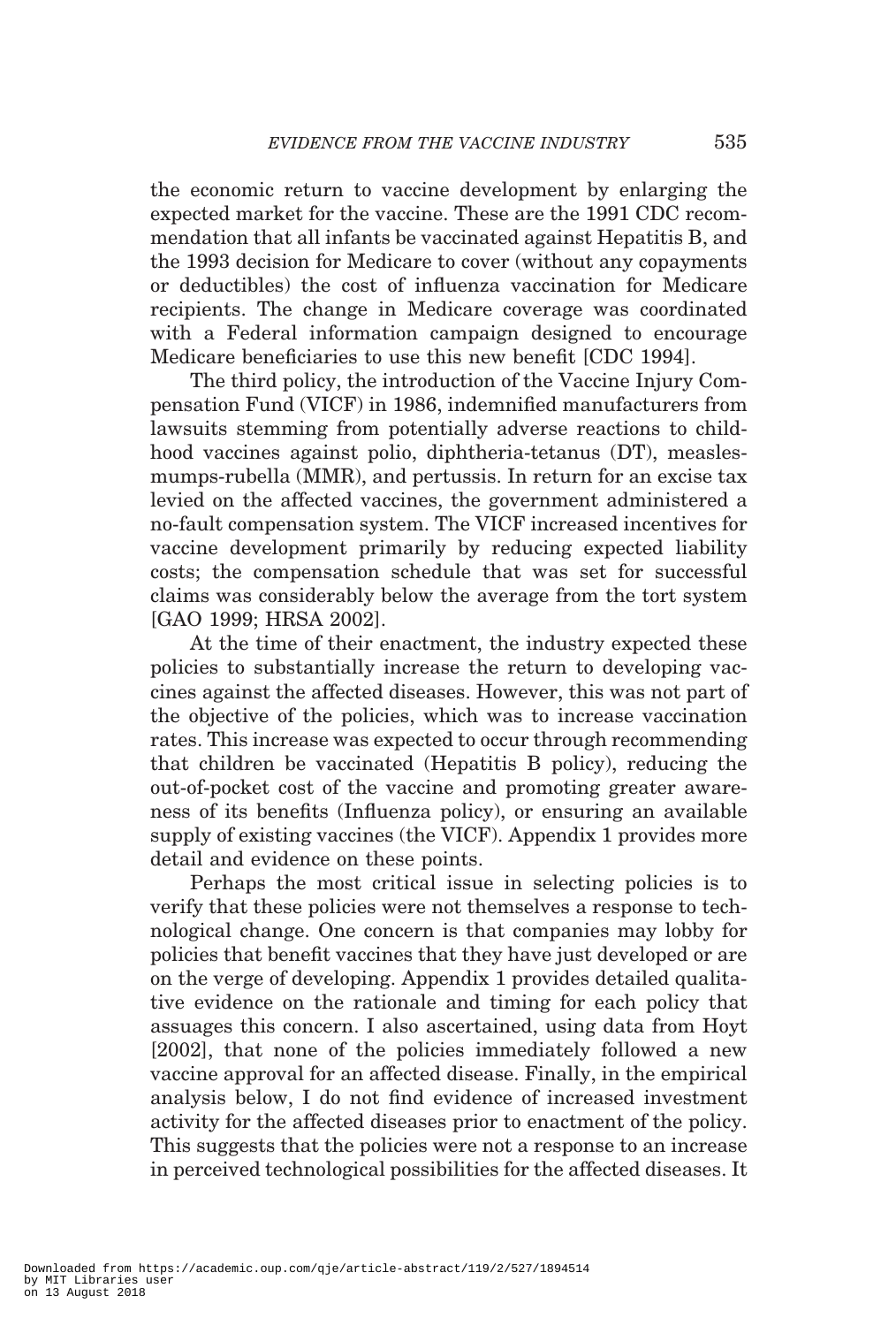also suggests that the policies were not anticipated by the industry prior to their enactment.

It is worth noting that, by their very nature, the policies affected diseases which already had existing vaccines. The paper therefore analyzes the investment response to increased incentives to develop improved versions of existing vaccines. Improvements to existing vaccines may require fundamental scientific advances and encouraging such improvements is a top domestic health priority. Improved vaccines may have substantial direct health benefits by increasing a vaccine's efficacy or reducing its side effects. They may also produce indirect health benefits by encouraging vaccination [Institute of Medicine 2001].

### III. DATA AND EMPIRICAL FRAMEWORK

### *III.A. Data and Descriptive Statistics*

I investigate the investment response to the policies at four sequential stages of the R&D pipeline: basic research (which may result in a patent), preclinical trials (testing in animals), clinical trials (testing in humans), and FDA approval. All of these activities are increasing over the 1980s and 1990s.

As a compound moves from basic research to clinical trials, there is an increase in the time and monetary costs of development, the probability of success, and the share of the activity carried out in for-profit companies. The primary focus of the empirical work is on the effect of the policies on the decision to start new clinical trials, the last and most expensive stage of development. Development times and success rates from the start of clinical trials are comparable for vaccines to those for other pharmaceuticals [Struck 1996; DiMasi et al. 1991].

The business publication, *The NDA Pipeline,* provides annual data from 1983 through 1999 on new preclinical trials, new clinical trials, and new approvals in the United States for vaccines against specific diseases. These data are both comprehensive and very high quality for new clinical trials and approvals, but considerably less so for new preclinical trials. The USPTO's on-line database provides the filing date of ultimately successful patent applications from 1976 through 1996. These data are extremely accurate; however, they are a noisy measure of basic vaccine research, since a relatively low proportion of successful basic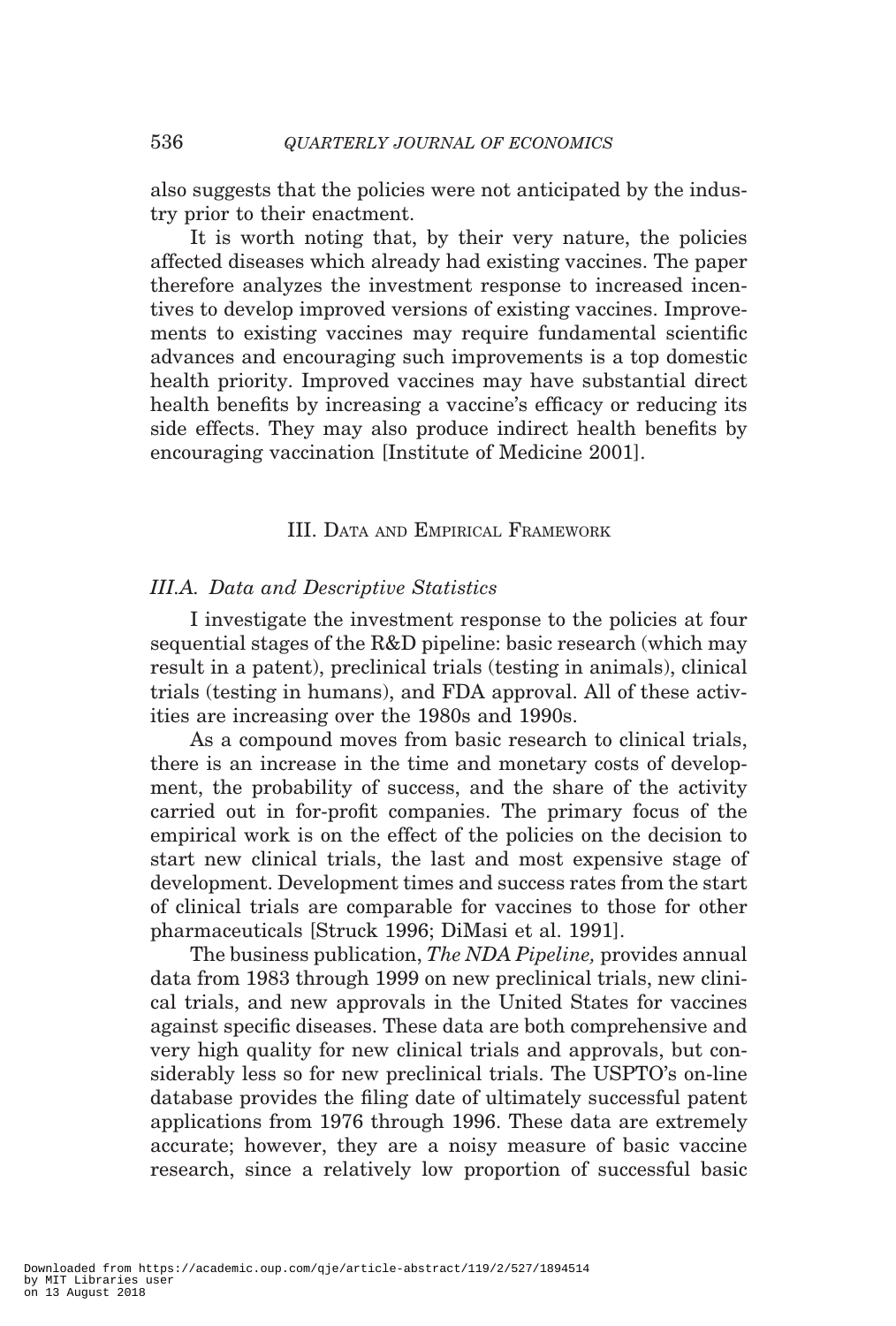research in vaccines is patented. Appendix 2 provides more detail on these points and on the data.

The data include all prophylactic vaccines against infectious diseases in humans, except HIV/AIDS. This is excluded because public policy toward this disease was in constant flux over the time period studied. There are 32 different diseases with new vaccine clinical trials in the data, of which six were affected by the policies.

The main empirical finding that the policies are associated with an increase in new vaccine clinical trials is readily apparent in the descriptive statistics in the top panel of Table I. This shows the number of new clinical trials per year for vaccines against each of the diseases affected by a change in policy. For four of the six affected vaccines—Pertussis, Diphtheria-Tetanus, Hepatitis B, and the Flu—the data reveal a substantial increase in the number of new vaccine clinical trials per year after the introduction of the policy.<sup>5</sup> This increase occurs with about a one-year lag after the policy's introduction, and persists through the latest years of available data. The one-year lag is consistent with industry opinion that it would take six to eighteen months to get a new clinical trial going (e.g., Sanyour [interview]).

### *III.B. Econometric Framework*

A central limitation to the simple time series analysis in the top panel of Table I is that the entire time period is one of increasing R&D. To distinguish any potential effect of the policies from the increase in new clinical trials that would have occurred without these policies, I compare changes in the number of new vaccine clinical trials for affected diseases after the policy goes into effect with changes in the number of new vaccine clinical trials for diseases that were not affected by the policies.

The basic estimating equation for a sample of affected and control diseases is

(1) 
$$
\text{Newtrials}_{it} = \alpha_i + \gamma_t + \lambda \text{ADOPT}_{it} + \varepsilon_{it}.
$$

Newtrial $s_{it}$  is the number of new vaccine clinical trials for disease

<sup>5.</sup> I date the policy's introduction as the first full year the policy is in effect. For the VICF, which was announced in 1986 but effective in 1988, I date the policy's introduction as 1987, the first full year that the policy was anticipated.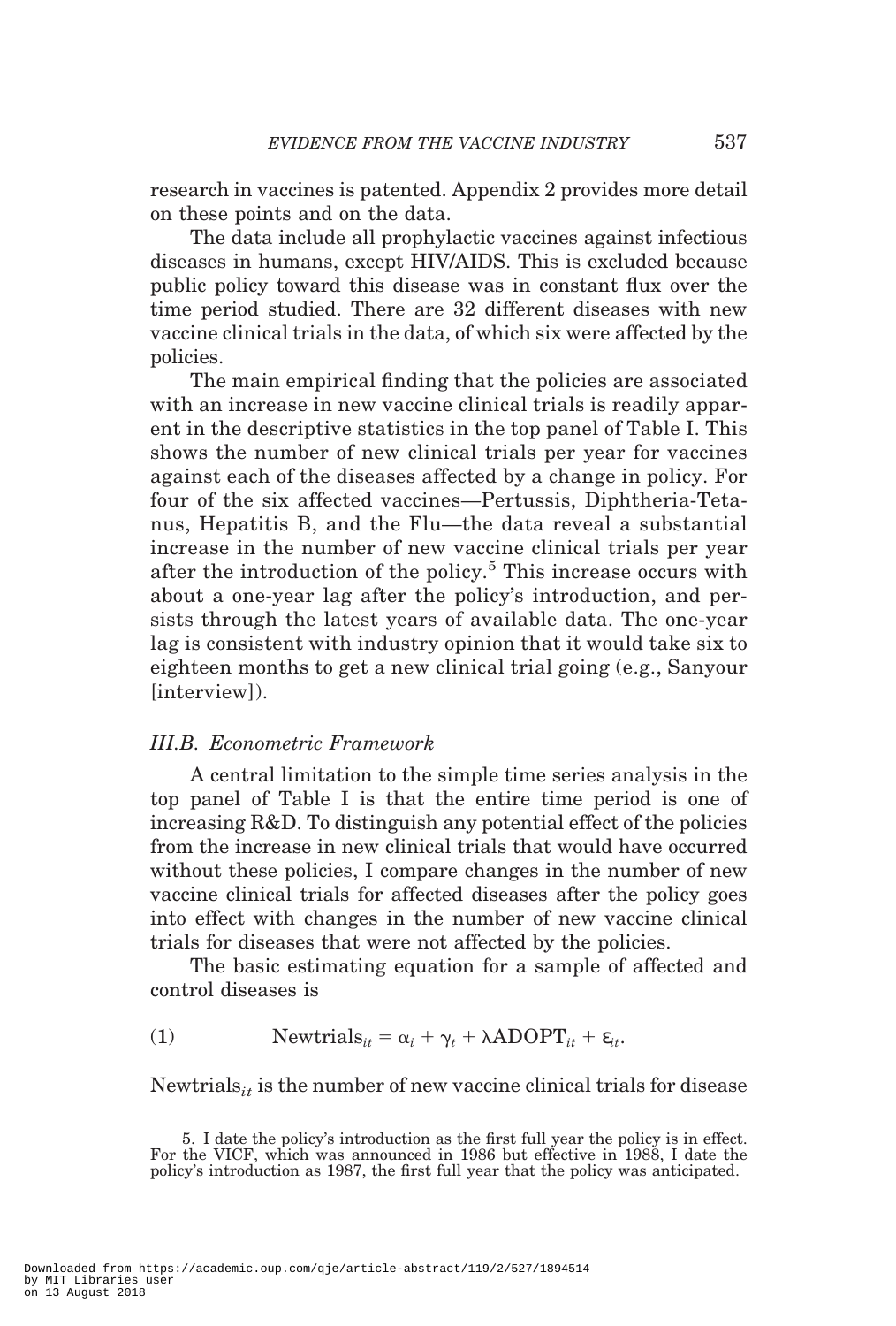|                         |                 |      |      |                   |      |      |      |                | Year clinical trial started |                |      |      |      |      |      |                 |      |
|-------------------------|-----------------|------|------|-------------------|------|------|------|----------------|-----------------------------|----------------|------|------|------|------|------|-----------------|------|
| Disease                 | 83              | 84   | 85   | 86                | 87   | 88   | 89   | $\overline{6}$ | 5                           | $\overline{5}$ | 93   | 94   | 55   | 96   | 97   | $\overline{98}$ | 99   |
| Affected diseases       |                 |      |      |                   |      |      |      |                |                             |                |      |      |      |      |      |                 |      |
| Pertussis               |                 |      |      |                   |      |      |      |                |                             |                |      |      |      |      |      |                 |      |
| Measles-Mumps-Rubella   |                 |      |      |                   |      |      |      |                |                             |                |      |      |      |      |      |                 |      |
| Diphtheria-Tetanus      |                 |      |      |                   |      |      |      |                |                             |                |      |      |      |      |      |                 |      |
| Polio                   |                 |      |      | $\mathbf{\Omega}$ |      | N    |      | $\bullet$      |                             |                |      |      |      |      |      |                 |      |
| Hepatitis B             |                 |      |      |                   |      |      |      |                |                             |                | Ñ    |      |      |      |      |                 |      |
| Flu                     |                 |      |      |                   |      |      |      | $\infty$       |                             |                |      |      |      | S    | N    |                 |      |
| <b>Control</b> diseases |                 |      |      |                   |      |      |      |                |                             |                |      |      |      |      |      |                 |      |
| "Any clinicals"         | 0.04            | 0.00 | 0.12 | 0.19              | 0.04 | 0.42 | 0.15 | 0.19           | 0.04                        | 0.19           | 0.35 | 0.46 | 0.38 | 0.42 | 0.42 | 0.81            | 0.73 |
| "Early clinicals"       | 0.14            | 0.00 | 0.43 | 0.71              | 14   | 1.29 | 0.57 | 0.57           | 0.14                        | 0.42           | 0.14 | 0.71 | 001  | 0.71 | 0.43 | 0.29            | 0.70 |
| "Prior approvals"       | 0.00            | 0.00 | 0.00 | 0.43              | 0.00 | 0.14 | 0.00 | 0.00           | 0.00                        | 0.29           | 0.86 | 0.71 | 0.29 | 0.57 | 0.29 | 0.71            | 0.71 |
| "Technology"            | 11 <sub>0</sub> | 0.00 | 0.22 | 11                | 0.11 | 0.56 | 0.11 | 0.44           | 11 <sub>0</sub>             | 0.33           | 0.22 | 0.44 | 0.89 | 0.56 | 0.44 | 0.56            | 0.78 |

|             | br                      |
|-------------|-------------------------|
|             | Ĭ<br>`kı                |
|             | l<br>$\frac{1}{2}$<br>Í |
| <b>THAT</b> | l<br><b>TALKE</b>       |
|             |                         |
|             | D OF                    |
|             |                         |

provides a list of the diseases included in each of the control groups; see text for further details. provides a list of the diseases included in each of the control groups; see text for further details.

# 538 *QUARTERLY JOURNAL OF ECONOMICS*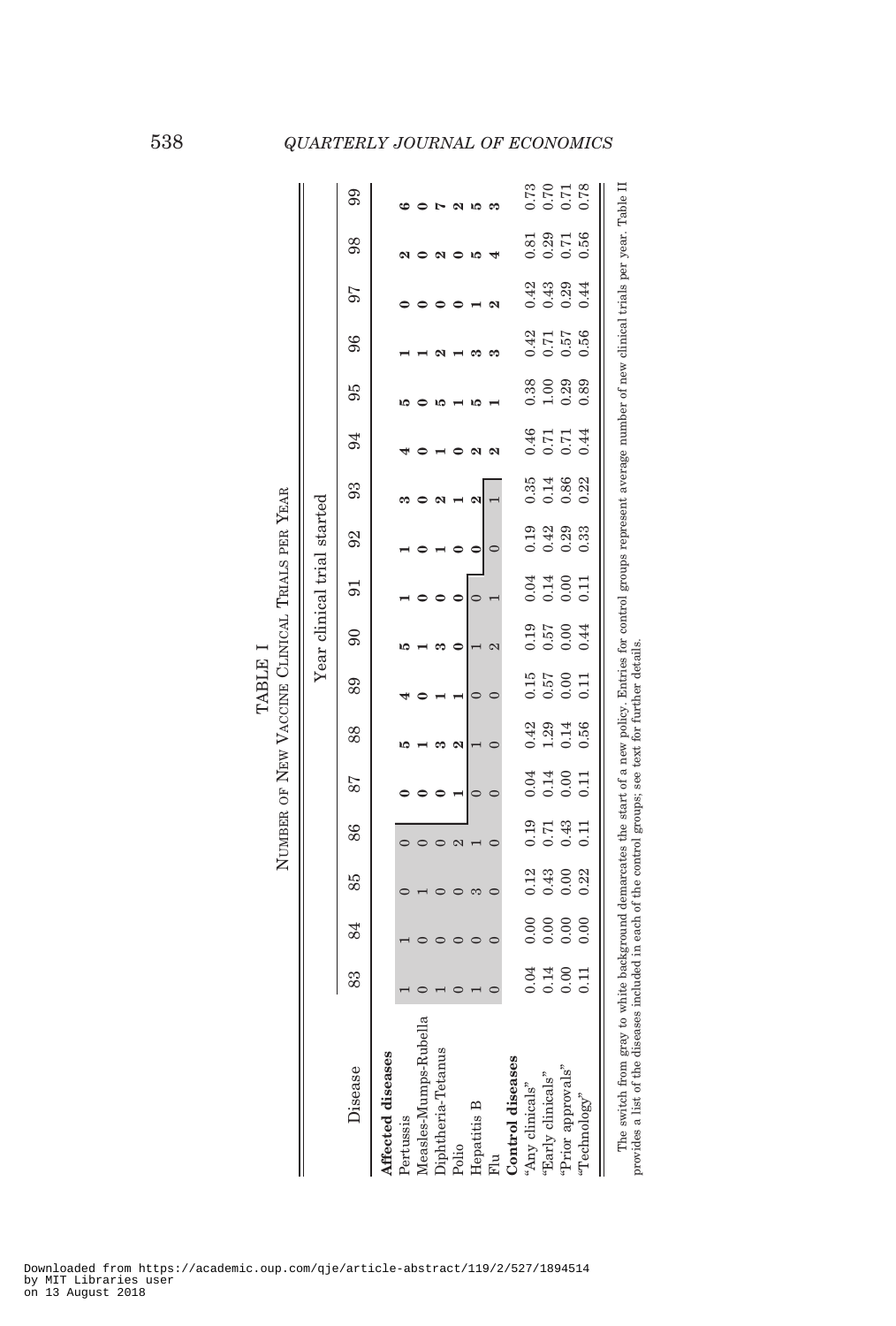*i* in year  $t$ <sup>6</sup>  $\alpha$ <sub>*i*</sub> is a disease-specific fixed effect that controls for any fixed differences across diseases in average investment.  $\gamma_t$  is a year fixed effect; it controls flexibly for any secular trend in investment that is common across all diseases.

ADOPT*it* is the key variable of interest. It is an indicator variable for whether a policy is in place in year *t* for disease *i*. The coefficient on  $\text{ADOPT}_{it}$ ,  $\lambda$ , measures the average annual change in the number of new clinical trials for affected diseases relative to the change for the control diseases, after controlling flexibly for common secular changes and for disease-specific fixed effects.

The choice of appropriate control diseases is an important and difficult one. The key is to control for factors that affect the trend in vaccine development, particularly exogenous changes in technology. The common technological basis for vaccines suggests the selection of a control group from among vaccines against diseases not affected by the policies. I try a number of different approaches to defining the control group, all of which produce similar results.

The "any clinicals" control group includes as control diseases all 26 unaffected diseases for which there was at least one new clinical trial during the 17 years of data. However, these 26 control diseases are not necessarily well-matched to the affected diseases on characteristics that may be related to the rate of new vaccine clinical trials. I therefore define three alternative control groups that are strict subsets of the "any clinicals" control group and are designed to better match the affected diseases on characteristics that are potentially related to the trend in new vaccine clinical trials for those diseases.

The "early clinicals" control group consists of the seven diseases in "any clinicals" that had at least one new vaccine clinical trial between 1983 and 1986; its average number of new clinical trials per year per disease in this preperiod (0.32) thus better matches the affected diseases (0.46) than the "any clinicals" sample does (0.09). The "prior approvals" control group consists of the seven diseases in "any clinicals" that, like all of the affected

<sup>6.</sup> Twenty percent of the new clinical trials in the data are for "combination vaccines" which provide immunization against multiple diseases. In general, I record a new vaccine clinical trial for each disease in the combination. However, to avoid overcounting of clinical trials for the affected diseases, I group five of the affected diseases into two "disease categories:" measles, mumps, and rubella (MMR) and diphtheria and tetanus (DT). Vaccines for these diseases are almost always produced in these combinations.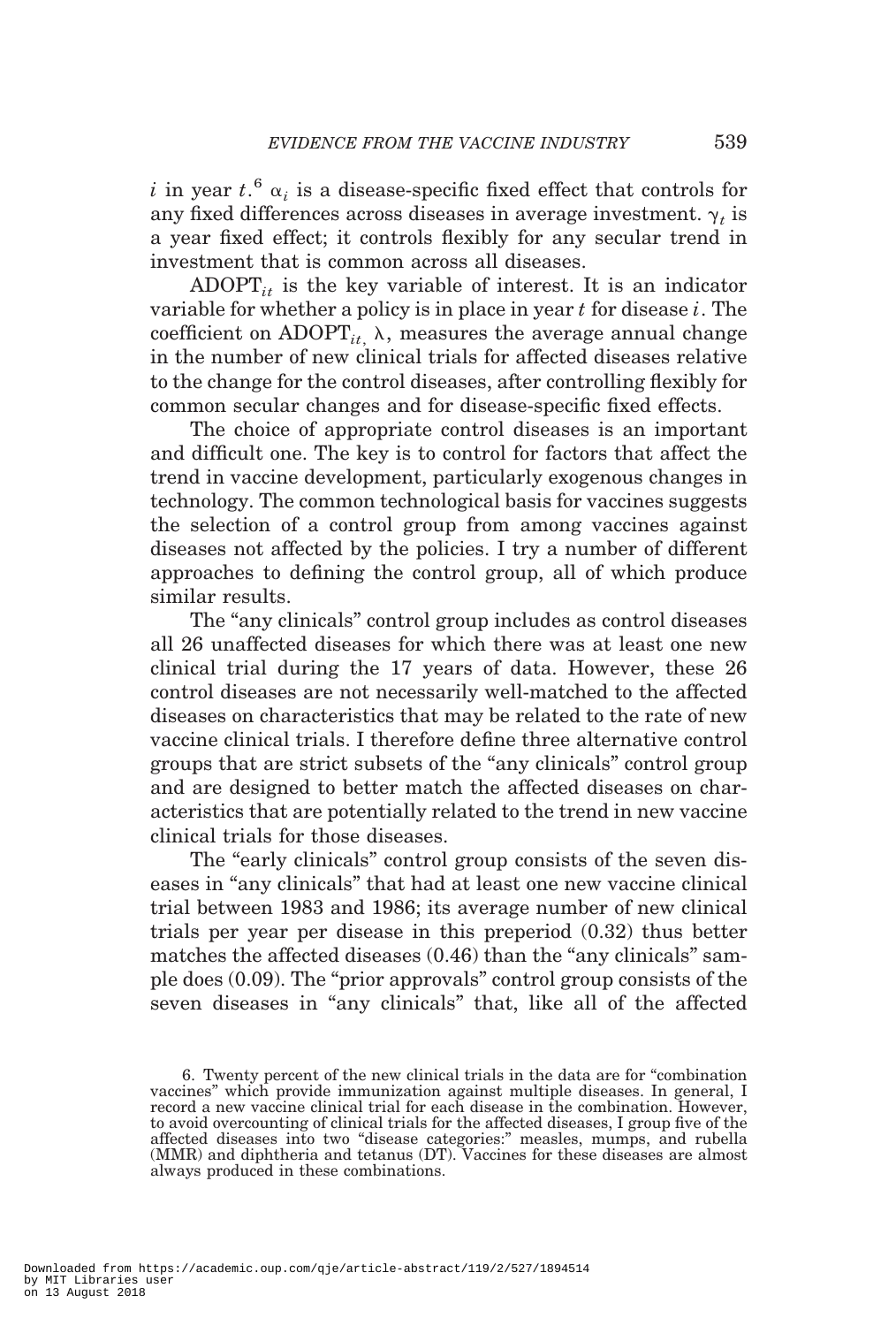diseases, had an approved vaccine in existence by the start of the data.

A key concern is that estimates of the policy-induced investment will be biased upward if the affected diseases have systematically higher innate technological potential than the control diseases. The "technology" control group therefore selects the nine diseases in "any clinicals" which the Institute of Medicine [1985a] judged to have high innate technological potential for further development.<sup>7</sup>

Table II describes the diseases included in each of the four control groups. Control diseases that match the affected diseases on one feature do not necessarily match on another; moreover, not all of the affected diseases themselves meet the criteria for eligibility in each of the control groups. As a result, I estimate equation (1) separately for each definition of the control group. I also estimate a weighted version of equation (1) with the weights based on each disease's propensity score, or probability for inclusion in the treatment group; the propensity scores are estimated as a function of whether the disease meets the criteria for inclusion in the early clinicals, prior approvals, or technology control group. Each affected disease is weighted by the inverse of its propensity score, and each control disease is weighted by the inverse of one minus its propensity score.

Of course, if the new vaccine investment in the affected diseases crowds out investment that would otherwise have occurred in the control diseases, this would undermine the validity of the empirical strategy. It would also affect the substantive interpretation of the results, suggesting that the policies may affect the *allocation* but not the overall *rate* of R&D. In practice, however, crowd-out is unlikely to be an issue for the analysis. While the supply of scientists or doctors may be inelastic in the short run [Goolsbee 1998], an increase in the number of new clinical trials primarily requires increased financing—which in the capital-rich pharmaceutical industry is unlikely to be constrained—and an increase in human test subjects, who are relatively elastically supplied. The data are also not suggestive of crowd-out. The bottom half of Table I shows an *upward* trend in the average number of new clinical trials per year for each of the

<sup>7.</sup> To be included in this category, the Institute of Medicine also required that the further development be expected to convey substantial health benefits in the United States. Three of the six affected diseases also made the cut (see Table II).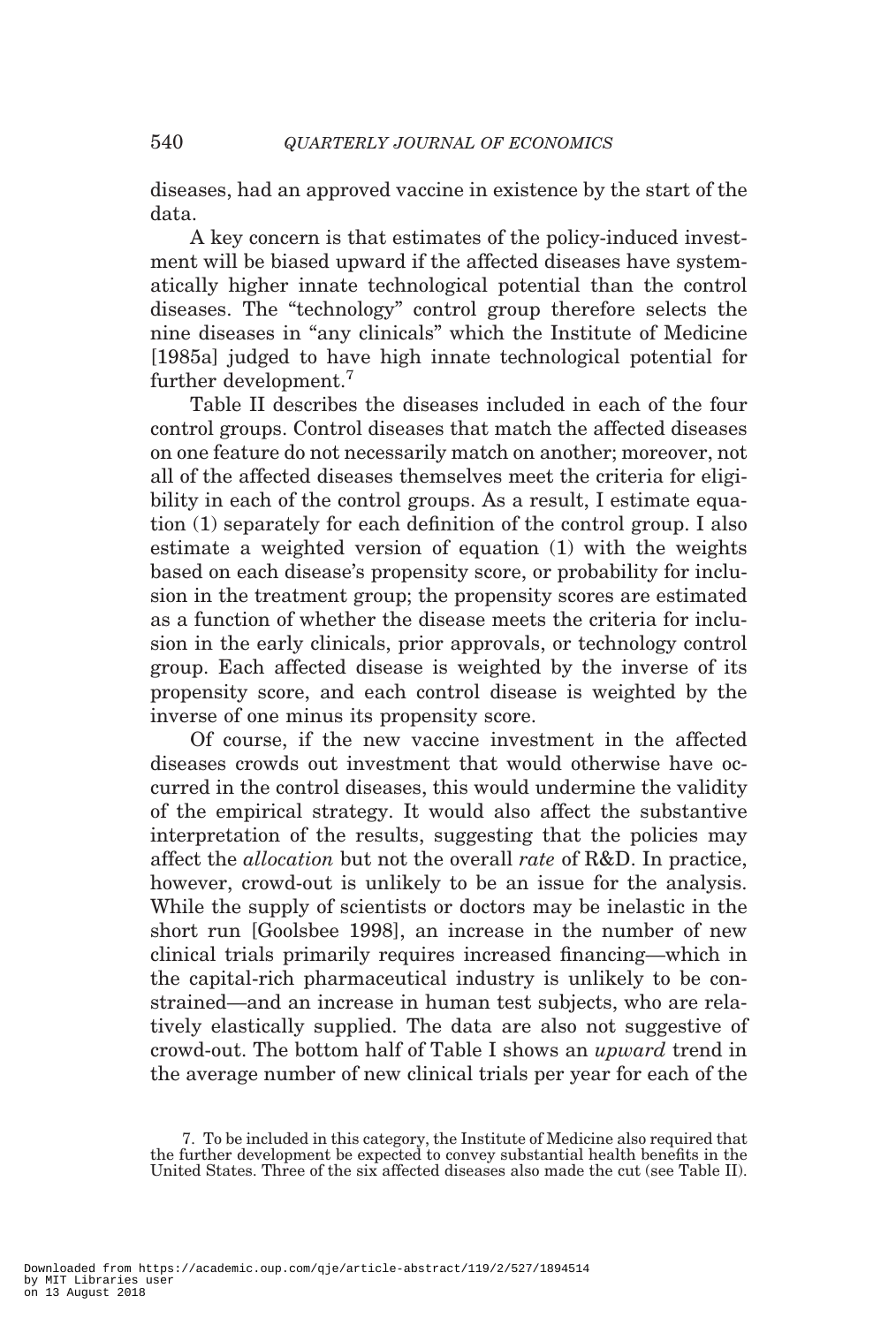|                                       |           | Included in restricted control<br>groups? |                                    |              | Average<br>number of<br>new clinical<br>trials per<br>year per<br>vaccine | Year<br>vaccine        |
|---------------------------------------|-----------|-------------------------------------------|------------------------------------|--------------|---------------------------------------------------------------------------|------------------------|
| Disease name                          | "Early    | "Prior                                    | clinicals" approvals" "Technology" | 1986         | 1983-1996-                                                                | first<br>1999 approved |
| <b>Treated Diseases</b>               |           |                                           |                                    |              |                                                                           |                        |
| Hepatitis B                           | $\sqrt{}$ | √                                         | √                                  | 1.25         | 3.25                                                                      | 1981                   |
| Influenza                             |           |                                           |                                    | 0            | 3                                                                         | 1945                   |
| Polio                                 | √         |                                           |                                    | 0.5          | 0.75                                                                      | 1955                   |
| Diphtheria, Tetanus (DT)              |           |                                           |                                    | 0.25         | 2.75                                                                      | 1949                   |
| Measles, Mumps, Rubella (MMR)         | √         |                                           |                                    | 0.25         | 0.25                                                                      | 1971                   |
| Pertussis                             |           |                                           | J                                  | 0.5          | 2.25                                                                      | 1914                   |
| Control diseases ("Any<br>clinicals") |           |                                           |                                    |              |                                                                           |                        |
| Varicella (Chicken Pox)               | $\sqrt{}$ |                                           |                                    | 0.25         | 0.75                                                                      | 1995                   |
| Malaria                               | √         |                                           |                                    | 0.25         | 1                                                                         | Not yet                |
| Cholera                               |           | √                                         |                                    | 0.25         | $\mathbf{0}$                                                              | 1914                   |
| Haemophilus Influenza B (HIB)         |           |                                           | $\sqrt{}$                          | 0.5          | 1.25                                                                      | 1985                   |
| Parainfluenza                         | √         |                                           | J                                  | 0.25         | 0.5                                                                       | Not yet                |
| Gonorrhea                             | √         |                                           |                                    | 0.25         | $\mathbf{0}$                                                              | Not yet                |
| Typhoid                               | $\surd$   | √                                         |                                    | 0.5          | 0.5                                                                       | 1914                   |
| Tuberculosis (BCG)                    |           |                                           |                                    | $\mathbf{0}$ | $\mathbf{0}$                                                              | 1950                   |
| Meningitis                            |           |                                           |                                    | $\mathbf{0}$ | $\overline{2}$                                                            | 1974                   |
| Yellow Fever                          |           |                                           |                                    | 0            | 0.25                                                                      | 1953                   |
| Streptococcus                         |           |                                           | √                                  | $\mathbf{0}$ | 1                                                                         | 1952                   |
| Pneumonia                             |           |                                           |                                    | 0            | 0.25                                                                      | 1977                   |
| Hepatitis A                           |           |                                           | √                                  | $\mathbf{0}$ | 0.25                                                                      | 1995                   |
| Herpes                                |           |                                           | √                                  | $\mathbf{0}$ | 0.25                                                                      | Not yet                |
| Rotavirus                             |           |                                           | √                                  | 0            | 0.25                                                                      | 1998                   |
| Cytomagalovirus                       |           |                                           | √                                  | $\mathbf{0}$ | $\mathbf{0}$                                                              | Not yet                |
| Respiratory Syncytial Virus           |           |                                           |                                    | $\mathbf{0}$ | $1.5\,$                                                                   | Not yet                |
| Hepatitis C                           |           |                                           |                                    | 0            | 0.75                                                                      | Not yet                |
| Lyme Disease                          |           |                                           |                                    | 0            | 0.5                                                                       | 1998                   |
| Chlamydia                             |           |                                           |                                    | $\mathbf{0}$ | 0.25                                                                      | Not yet                |
| Japanese Encephalitis                 |           |                                           |                                    | $\mathbf{0}$ | 0.5                                                                       | 1992                   |
| Epstein-Barr Virus                    |           |                                           |                                    | $\mathbf{0}$ | 0.25                                                                      | Not yet                |
| E. Coli                               |           |                                           |                                    | 0            | 0.75                                                                      | Not yet                |
| Helicobacter pylori                   |           |                                           |                                    | $\mathbf{0}$ | $0.5\,$                                                                   | Not yet                |
| Human Papilloma Virus                 |           |                                           |                                    | $\mathbf{0}$ | 0.75                                                                      | Not yet                |
| Otitis Media                          |           |                                           |                                    | $\theta$     | 1.25                                                                      | Not yet                |

## TABLE II DESCRIPTION OF THE DISEASES IN THE VACCINE SAMPLE

Listed control diseases consist of all 26 diseases included in the "any clinicals" control group. The first three columns show which of these diseases meet the more restricted control group definitions; for the treated diseases they indicate which of the treated diseases would also meet these definitions. "Early clinicals" consists of diseases that have at least one new clinical trial prior to 1987. "Prior approvals" consists of diseases for which an approved vaccine exists prior to 1983 (the start of the data). "Technology" consists of diseases that are listed by the Institute of Medicine [1985a] as having the potential to develop new or improved vaccine within the decade that would convey substantial health benefits within the United States. Data source for all columns but the last one is *The NDA Pipeline.* Hoyt [2002] provided the approval dates.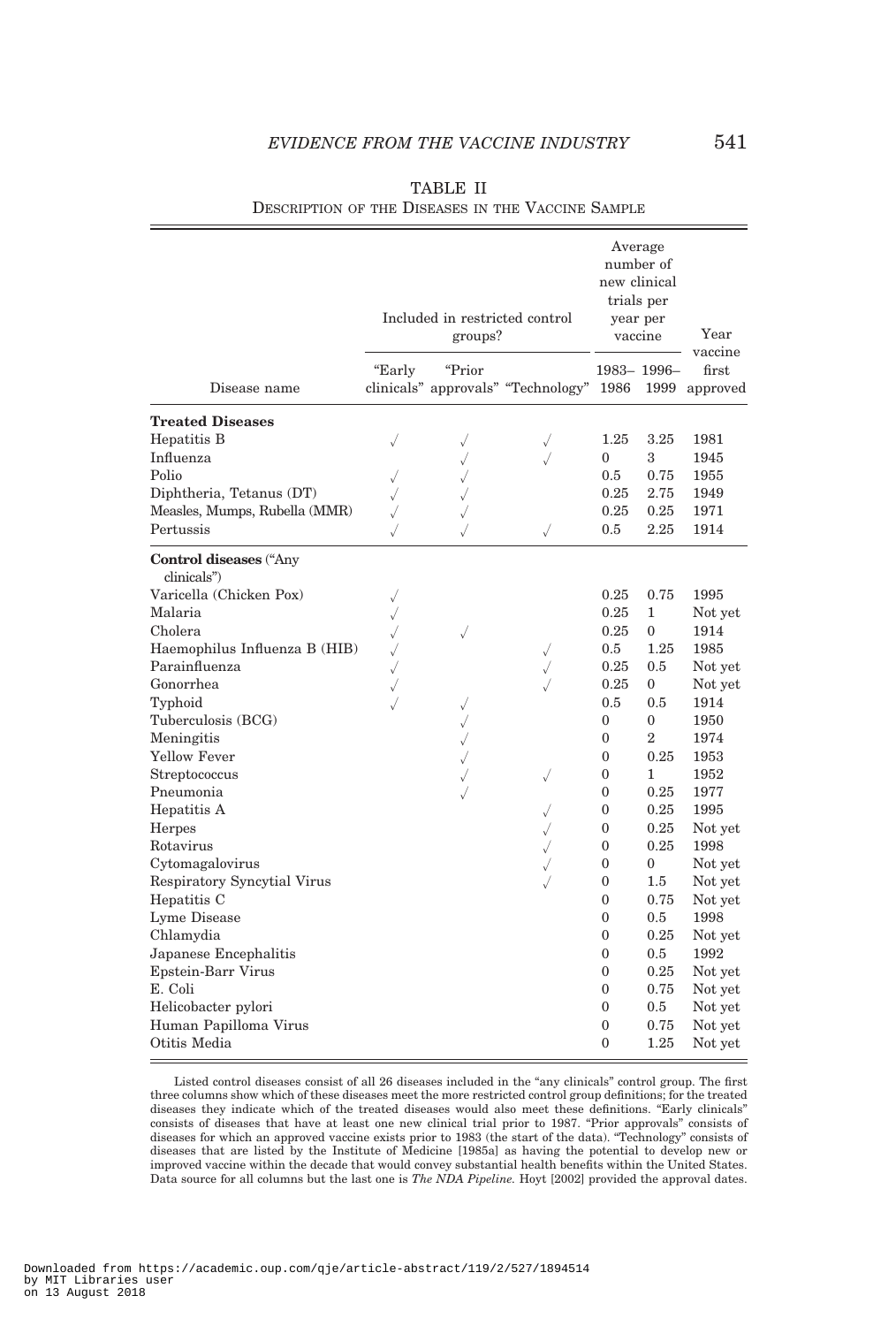four control groups. I also find no evidence that any of the policies are associated with a break in trend for the number of new vaccine clinical trials per year for any of the control groups.

## IV. ESTIMATES OF THE VACCINE INVESTMENT RESPONSE TO THE HEALTH POLICIES

## *IV.A. The Investment Response of New Clinical Trials*

Table III reports the results from estimating equation (1) by OLS. I report unadjusted standard errors and *p*-values; I also report the adjusted *p*-value computed using the randomized inference approach developed by Bertrand, Duflo, and Mullainathan [2004] to account for possible serial correlation over time in investment for a given disease. The results indicate that—across all specifications—the policies are associated with a statistically significant increase of 1.2 to 1.3 new vaccine clinical trials per year for each affected disease. Between 1983 and 1986, each affected disease had on average 0.5 new clinical trials per year. The results therefore suggest that the policies are associated with about 2.5 times more new vaccine clinical trials per year per affected disease. Moreover, the OLS estimates imply that the economic incentives embodied in these three policies alone account for almost one-third of the 260 total new vaccine clinical trials for *all* diseases during the *entire* seventeen-year period.

|                                                                  | Any               | Early                         | Prior                 | clinicals clinicals approvals Technology | Propensity score<br>weighting |
|------------------------------------------------------------------|-------------------|-------------------------------|-----------------------|------------------------------------------|-------------------------------|
| <b>ADOPT</b>                                                     | (0.184)           | $1.210***1.307***$<br>(0.273) | $1.233***$<br>(0.263) | $1.212***$<br>(0.242)                    | $1.192***$<br>(0.248)         |
| Unadjusted <i>p</i> -value<br>Adjusted p-value<br>Mean dependent | < 0.01<br>< 0.01  | < 0.01<br>< 0.01              | < 0.01<br>< 0.01      | < 0.01<br>< 0.01                         | $<$ 0.01<br>< 0.01            |
| variable<br>Number of diseases<br>N                              | 0.48<br>32<br>544 | 0.87<br>13<br>221             | 0.75<br>13<br>221     | 0.73<br>15<br>255                        | 0.54<br>32<br>544             |

TABLE III EFFECT OF POLICIES ON NUMBER OF NEW CLINICAL TRIALS

Results are from OLS estimates of equation (1). Top row indicates the control group used; these are defined in Table II. All regressions include year and disease fixed effects. Unadjusted standard errors are in parentheses. Adjusted *p*-values are calculated using the randomized inference approach of Bertrand, Duflo, and Mullainathan [2004]. \*\*\*, \*\*, and \* indicate significance at the 1 percent, 5 percent, and 10 percent level, respectively, using the unadjusted *p*-values.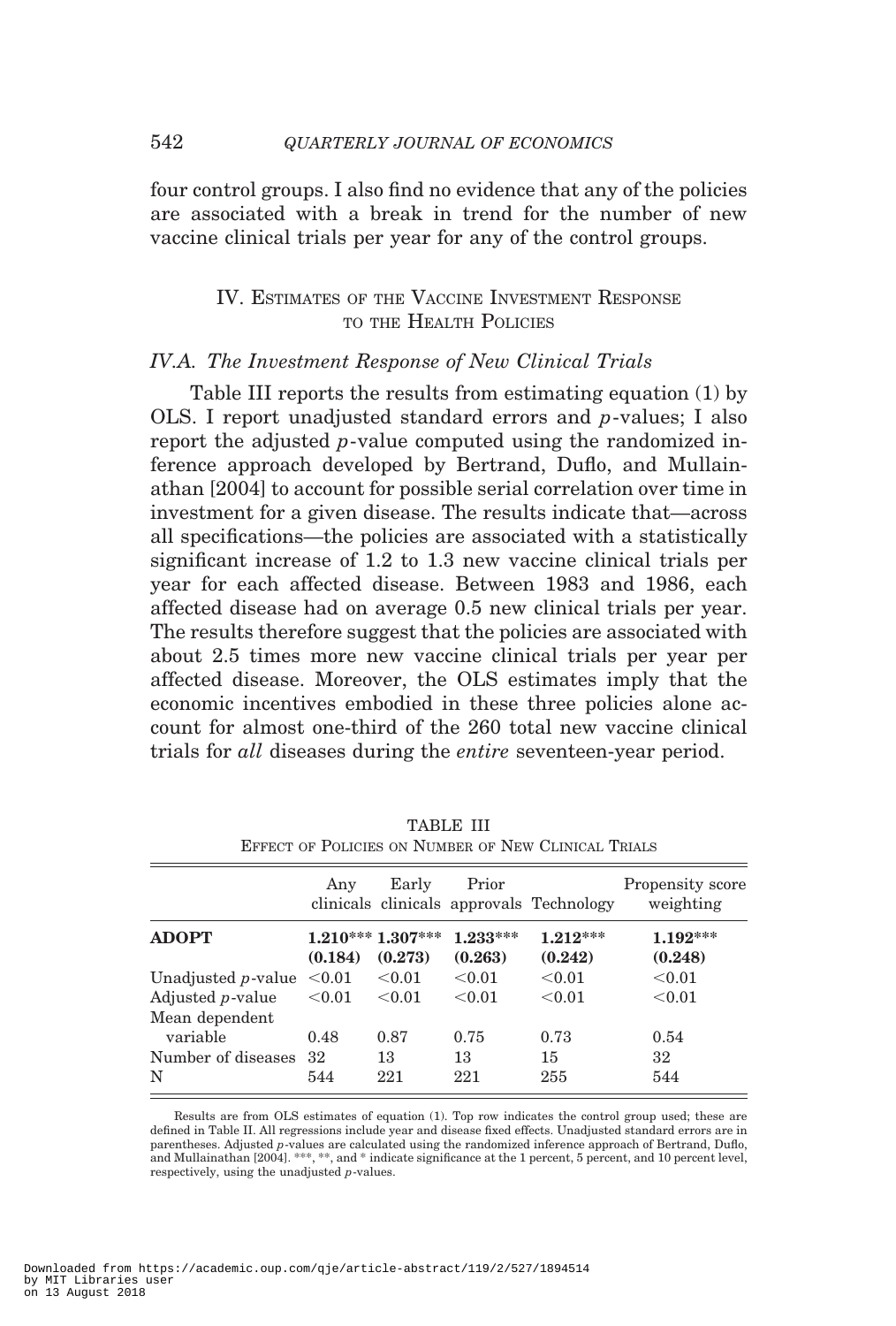The Hepatitis B and Flu policies were associated with an annual increase in expected market revenue of \$518 million and \$98 million, respectively.<sup>8</sup> Each new clinical trial represents \$16.2 million in expected present discounted value expenditures.<sup>9</sup> Applying the point estimates in Table III, these numbers suggest that for every \$1 permanent increase in expected annual market revenue from vaccines against a particular disease, the pharmaceutical industry will spend an additional 6 cents annually in present discounted value on R&D for vaccines against that disease.10 One reason for an investment response to the policies that is much lower than the expected change in market revenue may be that there are a limited number of products than can easily and cheaply be put through clinical trials in response to an increase in economic incentives. In addition, it is important to remember that new vaccine clinical trials enjoy only a 40 percent approval rate [Struck 1996] and that a successful approval does not capture the entire market [Merck 2000].

To examine the time pattern of the investment response, I replaced the single ADOPT indicator variable in equation (1) with a series of mutually exclusive indicator variables for different periods relative to the implementation of the policies:

(2) Newtrials<sub>it</sub> = 
$$
\alpha_i + \gamma_t + \lambda_1 \text{ADOPT}_{it,(-7+)} + \lambda_2 \text{ADOPT}_{it,(-6 \text{ to } -4)}
$$
  
+  $\lambda_3 \text{ADOPT}_{it,(1 \text{ to } 3)} + \lambda_4 \text{ADOPT}_{it, (4 \text{ to } 6)}$   
+  $\lambda_5 \text{ADOPT}_{it, (7+)} + \varepsilon_{it}.$ 

These indicator variables indicate, respectively, 7 or more years prior to the policy, 4 – 6 years prior to the policy, 1–3 years of the policy in effect, 4 – 6 years of the policy in effect, and 7 or more years of the policy in effect. The omitted reference category is 1 to 3 years prior to the policy.

Figure III graphs the pattern of  $\lambda$  coefficients when the "any"

9. DiMasi et al [1991], updated to 1999 dollars using the CPI-U. All estimates in this paper are in 1999 dollars.

 $10.$  To verify the robustness of this estimate, I reestimated equation  $(1)$ restricting the analysis to just the Hepatitis B and Flu policies and transforming the left-hand variable into new spending and the ADOPT variable into the change in expected annual market revenue. The estimates ranged from 5 to 6 cents and were statistically significant at the 1 percent level.

<sup>8.</sup> Estimates based on the revenue per person vaccinated [Merck 2000; CDC 2002c, 2002b] and the expected impact of the policy on vaccination rates (see Appendix 1). Estimates are based on the U. S. market only, since it is not standard practice for other countries to follow U. S. vaccine policy [Sanyour interview]. I do not include the VICF in this analysis since there is little evidence with which to gauge its impact on the expected change in liability costs.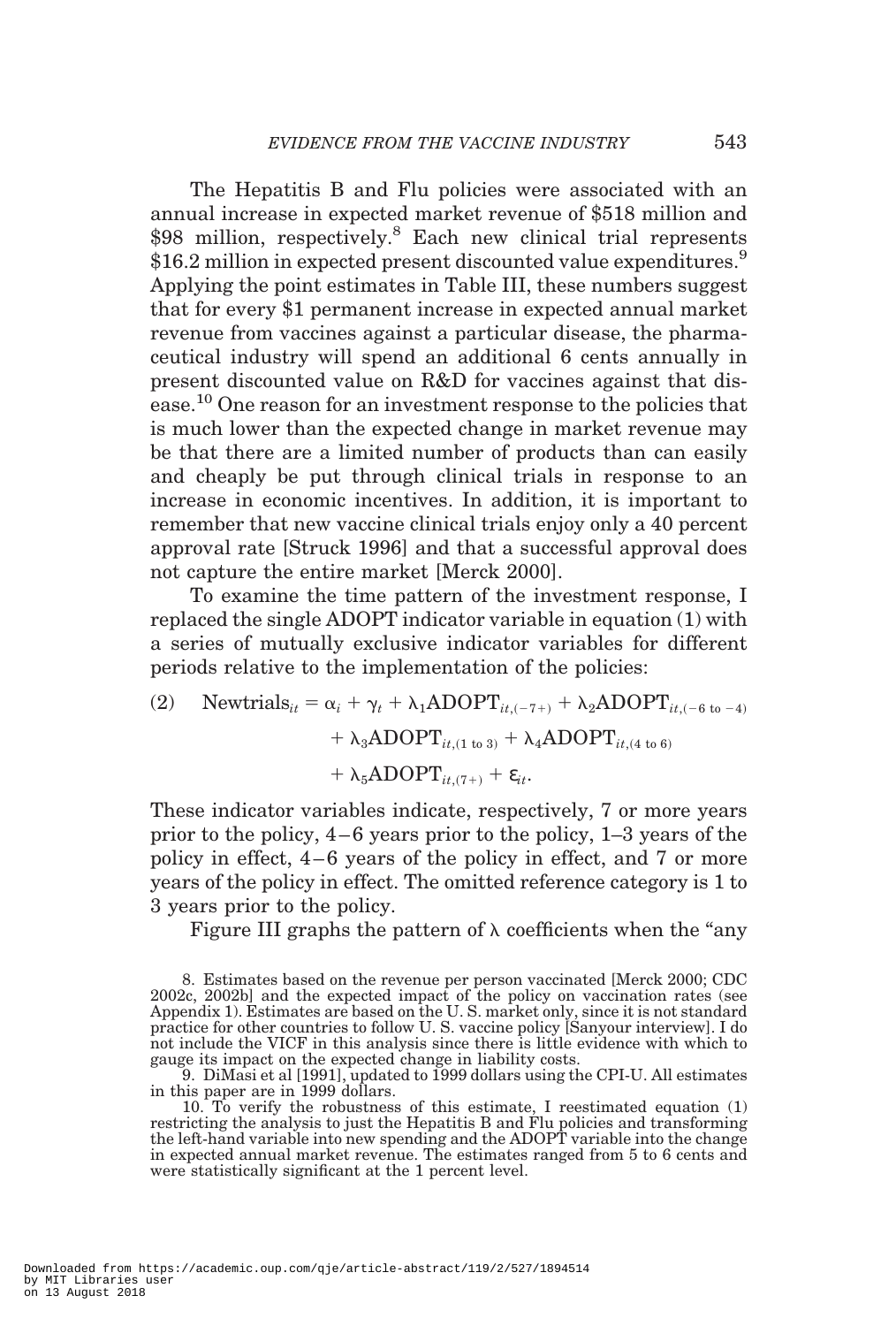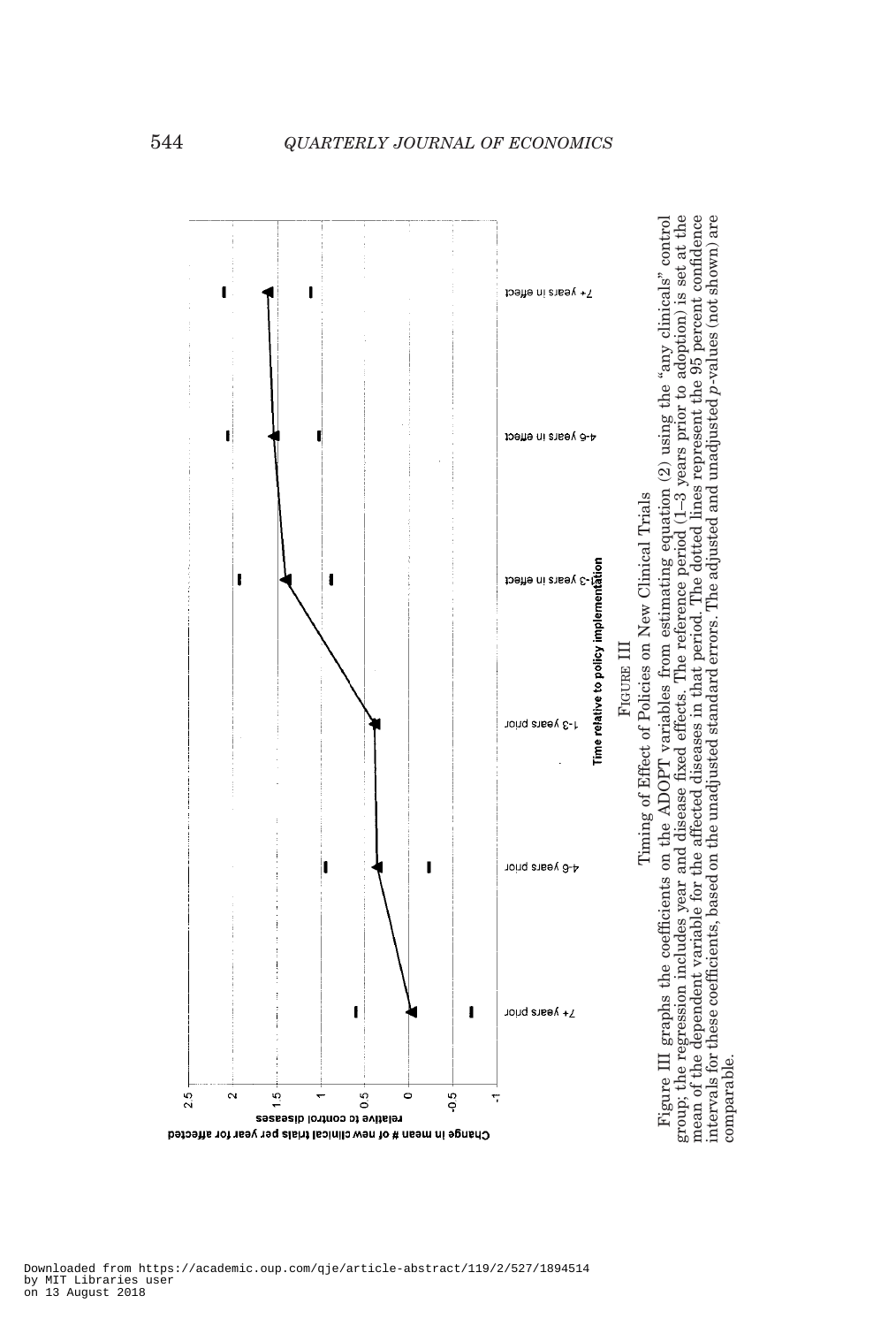clinicals" control group is used; results for other control groups (not shown) are similar. There is no evidence of a substantive or statistically significant change in the number of new clinical trials for affected diseases relative to control diseases in periods prior to the policies. This is supportive of the identifying assumption that, absent the policies, affected and control diseases would have had similar trends in the number of new clinical trials per year. It also suggests that the policies were not anticipated prior to their adoption, nor were they endogenous to increasing investment activity in the affected diseases. There is also no evidence of an increase prior to the policies in the number of new approvals, new preclinical trials, or new patent filings for the affected diseases when equation (2) is reestimated for these different dependent variables (not shown).

Figure III also indicates that the increase in new vaccine trials persists throughout the time period that I observe. This suggests that the induced investment represents investment in technologies that would not otherwise have been developed, rather than merely a movement forward in time of planned investment.

I explored the nature of the investment response by exploiting the distinction between solo vaccines, which provide immunization against a single disease, and combination vaccines, which combine separate vaccines against different diseases into a single vaccine against multiple diseases. The development of either type of vaccine can have important public health benefits [Decker and Edwards 1999; American Academy of Family Physicians 2000]. However, the development of a solo vaccine represents a technologically greater advance, as it commercializes a technology not previously used for immunization against a particular disease [Greenberg interview; Wolters interview]. I find that the policies are associated with statistically significant increases in the number of both types of clinical trials, with the increase in new solo vaccine trials representing about one-third to two-fifths of the total increase.

Finally, I examined whether the induced new clinical trials are ultimately associated with an expansion of the available product space, as measured by vaccine approvals. The average lag between the start of a new vaccine clinical trial and an approval is seven to eight years [Struck 1996]. I therefore estimate a modified version of equation (1) in which the ADOPT indicator is replaced by two mutually exclusive indicators:  $ADOPT_{(1-6)}$  is an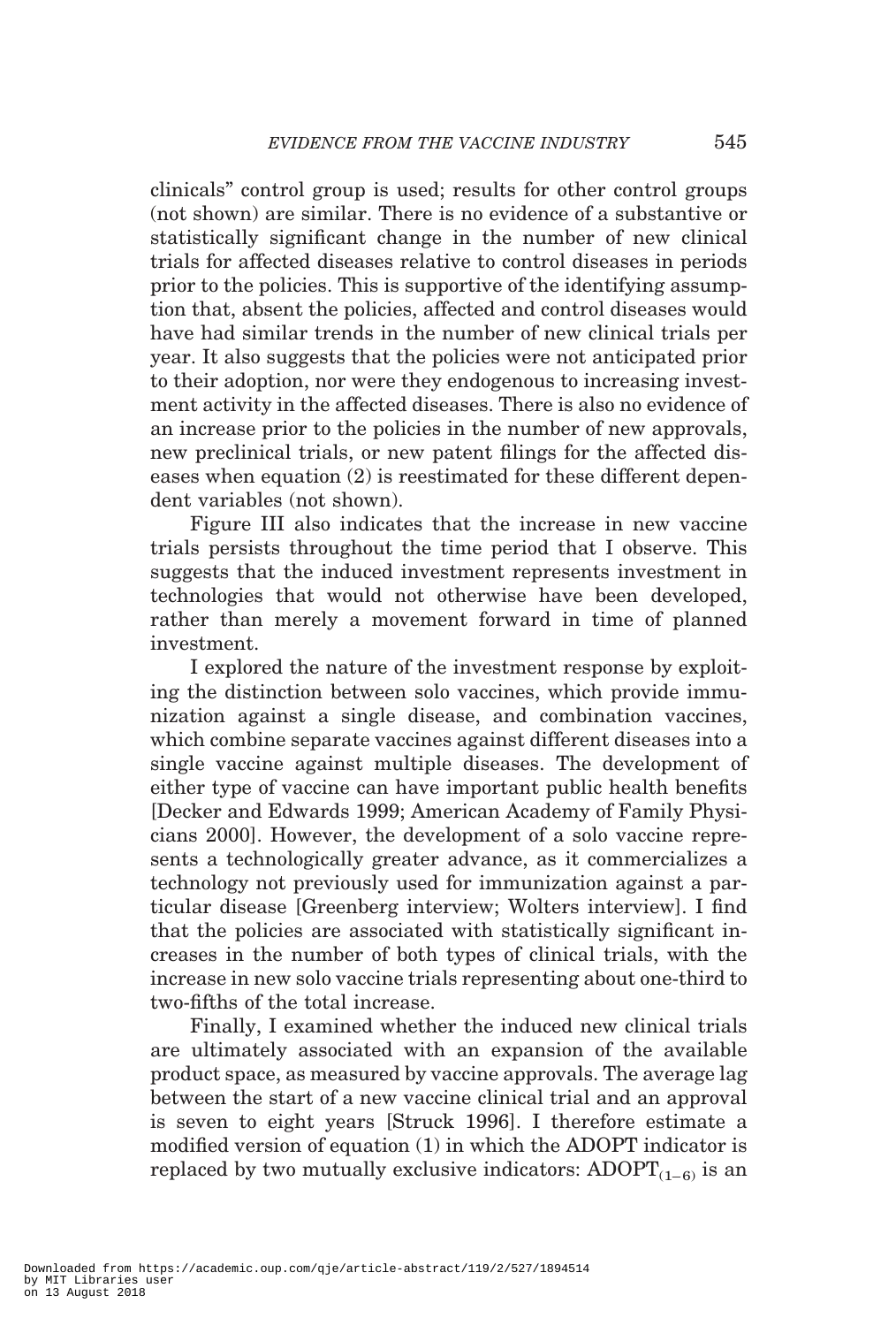indicator variable for the first 1 to 6 years that the policy is in place and  $\text{ADOPT}_{7+}$  is an indicator variable for 7 or more years since the policy is in place. The dependent variable is the number of new vaccine *approvals* in year *t* for disease *i*. Table IV reports the results. There is no evidence of a change in approvals after a policy has been in place for 1– 6 years, but a statistically significant increase of 0.3 to 0.4 new vaccine approvals per year per affected disease after the policy has been in place for 7 or more years. These estimates suggest that the 1.2 to 1.3 induced new clinical trials per year per affected disease had about a onequarter to one-third approval rate; this is statistically indistinguishable from the average approval rate for new vaccine clinical trials of 0.4 [Struck 1996].

The above evidence of the investment response of new clinical trials is remarkably robust. The working paper version of the paper [Finkelstein 2003] reports the results from a barrage of sensitivity tests, none of which substantively affects the findings. These include the addition of disease-specific linear or quadratic trends to equation (1), and, because of the count nature of the

|                            |                  |                    |                    | EFFECT OF POLICIES ON NUMBER OF INEW APPROVED VACCINES |                                  |
|----------------------------|------------------|--------------------|--------------------|--------------------------------------------------------|----------------------------------|
|                            | Any<br>clinicals | Early<br>clinicals | Prior<br>approvals | Technology                                             | Propensity<br>score<br>weighting |
| $\text{ADOPT}_{(1-6)}$     | $-0.051$         | $-0.081$           | $-0.050$           | $-0.083$                                               | $-0.057$                         |
| (Policy in place 1-6)      |                  |                    |                    |                                                        |                                  |
| years)                     | (0.072)          | (0.101)            | (0.092)            | (0.102)                                                | (0.060)                          |
| Unadjusted <i>p</i> -value | 0.48             | 0.42               | 0.59               | 0.42                                                   | 0.34                             |
| Adjusted <i>p</i> -value   | 0.41             | 0.40               | 0.38               | 0.48                                                   | 0.32                             |
| $\text{ADOPT}_{(7+)}$      | $0.364***$       | $0.346***$         | $0.409***$         | $0.305**$                                              | $0.348**$                        |
| (Policy in place $7+$      |                  |                    |                    |                                                        |                                  |
| years)                     | (0.084)          | (0.127)            | (0.115)            | (0.126)                                                | (0.136)                          |
| Unadjusted <i>p</i> -value | $<$ 0.01         | < 0.01             | < 0.01             | 0.02                                                   | 0.02                             |
| Adjusted <i>p</i> -value   | $<$ 0.01         | 0.01               | $<$ 0.01           | 0.05                                                   | 0.02                             |
| Mean dependent             |                  |                    |                    |                                                        |                                  |
| variable                   | 0.07             | 0.12               | 0.10               | 0.11                                                   | 0.08                             |
| Number of diseases         | 32               | 13                 | 13                 | 15                                                     | 32                               |
| N                          | 576              | 234                | 234                | 270                                                    | 576                              |

TABLE IV EFFECT OF POLICIES ON NUMBER OF NEW APPROVED VACCINES

Dependent variable is number of approved vaccines against a given disease in a given year. Results are from OLS estimates of equation (1) but where the indicator ADOPT has been replaced by two mutually exclusive indicator variables for a policy being in effect for  $1-6$  years (ADOPT<sub>(1–6)</sub>) and for a policy being in effect 7 or more years (ADOPT $(7+1)$ ). Top row indicates the control group used. See notes to Table III for more details.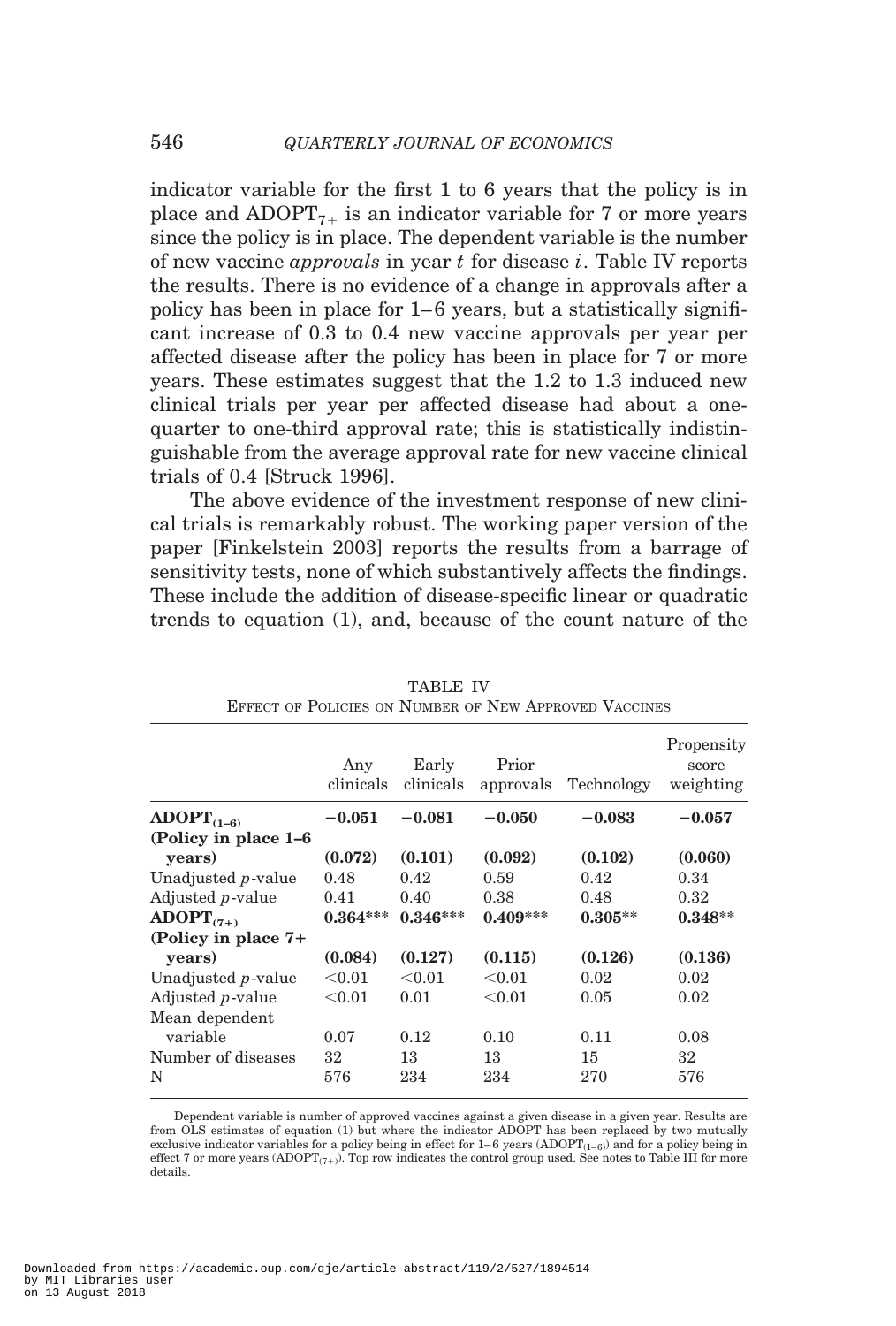dependent variable which ranges from 0 to 7, reestimation of equations (1) and (2) using a conditional negative binomial fixed effects model. As another specification check, I also ascertained that the *private* benefits to the industry from the induced innovation were positive.<sup>11</sup>

## *IV.B. Investment Response at Earlier Stages of the R&D Pipeline*

To investigate whether there is an investment response at earlier stages of the R&D pipeline, I reestimate equation (1) for two different dependent variables: the number of new preclinical and the number of new (ultimately successful) patents filings. Table V reports the results. Since only 60 percent of the patent filings are made by for-profit companies— compared with more than 99 percent of the new preclinical and clinical trials—Table V reports results for new patent filings separately for for-profit companies and nonprofit entities. To conserve space, I only report

|                                                                        |                  | Number of new<br>preclinical trials |                  | Number of new<br>patents filed by for-<br>profit companies                    |                  | Number of new<br>patents filed by<br>nonprofit entities |
|------------------------------------------------------------------------|------------------|-------------------------------------|------------------|-------------------------------------------------------------------------------|------------------|---------------------------------------------------------|
|                                                                        | Any<br>(1)       | score $(2)$                         | Any<br>(3)       | clinicals Propensity clinicals Propensity clinicals Propensity<br>score $(4)$ | Any<br>(5)       | score $(6)$                                             |
| <b>ADOPT</b>                                                           | 0.115<br>(0.173) | 0.184<br>(0.234)                    | 0.198<br>(0.126) | 0.260<br>(0.205)                                                              | 0.120<br>(0.103) | 0.097<br>(0.142)                                        |
| Unadjusted<br>$p$ -value<br>Adjusted <i>p</i> -value<br>Mean dependent | 0.51<br>0.56     | 0.44<br>0.68                        | 0.12<br>0.11     | 0.21<br>0.12                                                                  | 0.25<br>0.40     | 0.50<br>0.41                                            |
| variable<br>Number of                                                  | 0.46             | 0.47                                | 0.27             | 0.29                                                                          | 0.19             | 0.19                                                    |
| diseases<br>N                                                          | 32<br>544        | 32<br>544                           | 32<br>672        | 32<br>672                                                                     | 32<br>672        | 32<br>672                                               |

TABLE V EFFECT OF POLICIES ON INVESTMENT AT EARLIER STAGES OF THE R&D PIPELINE

The dependent variable is given in the top row; the next row indicates the control group used. Results are from OLS estimation of equation (1). See notes to Table III for more details.

11. Data on revenues from affected vaccines are from Merck [2000]. Mercer [2000] provides estimates of marginal production costs. Estimated development costs are calculated based on DiMasi et al. [1991] and Struck [1996].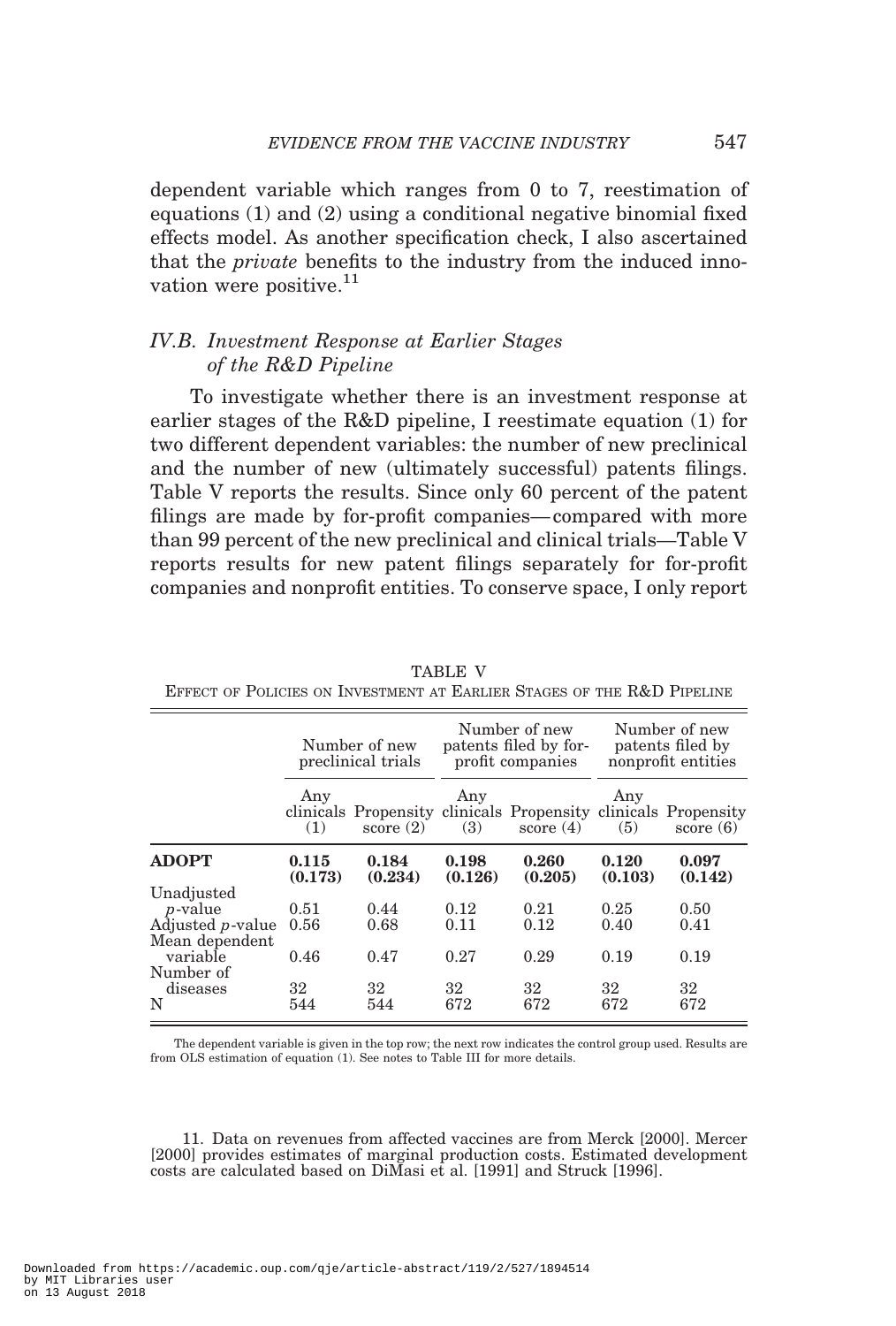results for the "any clinicals" control group and the propensityscore weighting; results for other control groups (not shown) are similar.

Issues with the preclinical and patent data discussed in Section III suggest that these results should be interpreted with caution. Nevertheless, they suggest that we cannot reject the null hypothesis that there was no change in either investment activity associated with the policies. The point estimates tend to be small in magnitude and statistically insignificant.<sup>12</sup> Nor is there any evidence of an investment response even after allowing for lags of as long as ten years (not shown). It may be that the longer lags between investment in these earlier stages and product licensure make the uncertainty about future health policy more of a deterrent to an investment response on these earlier margins. An unanswered question—and a fruitful avenue for further research—is whether larger or differently structured economic incentives would have an effect on these more fundamental aspects of R&D.

Given these findings, it is interesting to revisit the evidence of a relatively quick response of new clinical trials to the policies, as well as a persistence of this response in the years after the policy decision (see Table I and Figure III). The quick initial response suggests the existence of a substantial reservoir of technologically feasible products on the shelf for whom the decision to begin clinical trials is responsive, on the margin, to increases in the expected economic return to the clinical trial.13 Consistent with this, I find that almost all of the investment response in the first three years that the policy has been in place is from established firms (defined as those with at least one vaccine on the market).14 Such firms are more likely than less established firms to have products sitting on the shelf that can quickly be used in new clinical trials. By contrast, after the policy has been in place for seven or more years, I find that it is now less established firms (i.e., those that do not already have a vaccine on the market) that

Downloaded from https://academic.oup.com/qje/article-abstract/119/2/527/1894514 by MIT Libraries user on 13 August 2018

<sup>12.</sup> In addition, although all of the OLS estimates in Table V are positive, estimates using the negative binomial model tend to have the opposite sign,

although they are small and insignificant; see results in Finkelstein [2003]. 13. Conversations with individuals in the pharmaceutical industry confirm that vaccine projects are routinely shelved after preclinical trials when the results indicate that the product is not commercially viable.

<sup>14.</sup> Data on what firms have on the market each year are from annual editions of the *Physician's Desk Reference.* The vaccine manufacturing market is substantially more concentrated than the vaccine development market.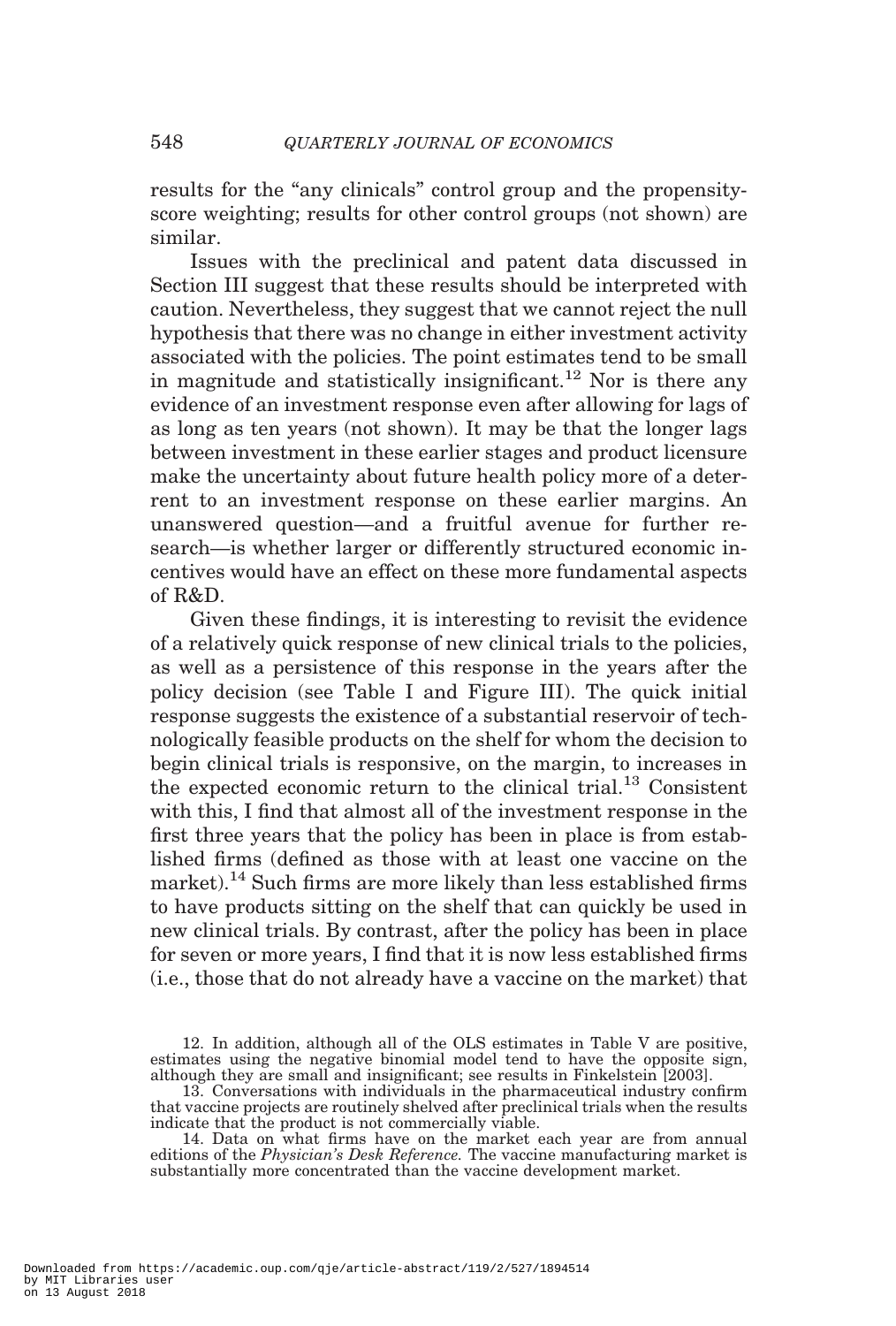account for more of the investment response. The source of the investment response from these latecomers may also be off-theshelf projects; it may simply take the less-established firms more time to assemble the financing to start new clinical trials. Alternatively, the source for the later investment response may come from successful new preclinical trials completed since the policy went into effect.<sup>15</sup>

### V. WELFARE ANALYSIS

Given the evidence of a substantial investment response to the vaccination policies, I now apply the conceptual framework developed in Section I to illustrate how consideration of the policies' dynamic consequences affects their overall social welfare implications. I begin with the traditional static welfare analysis, which ignores endogenous technological change. The first step is to estimate the static policy effect on vaccination rates. Since a new vaccine approval will take on average 7– 8 years after the start of a new clinical trial, a reasonable estimate of the static impact of the 1991 Hepatitis B recommendation and the 1993 Flu policy is the increase in vaccination rates for the affected disease over the 8 years after the introduction of the policy, less the expected increase in vaccination rates due to underlying secular trends. The VICF is excluded from this analysis as it was a preemptive measure to prevent anticipated decreases in vaccination rates; its static effect is therefore very difficult to estimate.

Figures IV and V illustrate the static impact of the Hepatitis B and Flu policies, respectively. The Hepatitis B recommendation appears to have had a substantial static impact. Vaccination rates, which were essentially zero prior to the 1991 policy [Woodruff et al. 1996], increased sharply following the policy, and by 2000 had reached 90 percent. Over the same period, vaccination rates for other childhood vaccines exhibited only a slight upward trend (the trend in MMR vaccination rates is shown by way of example). By contrast, Figure V suggests that the static impact of the Flu policy was at most the 15 percentage point postpolicy increase in vaccination rates and more likely close to

<sup>15.</sup> In this context, it is important to emphasize that the lack of evidence of an *increase* in new patents or preclinical trials associated with the policies should not be confused with the lack of *any* steady state R&D activity at these earlier stages. Indeed, the rate of new patent filings and preclinical trials is higher for the affected diseases than for the control diseases.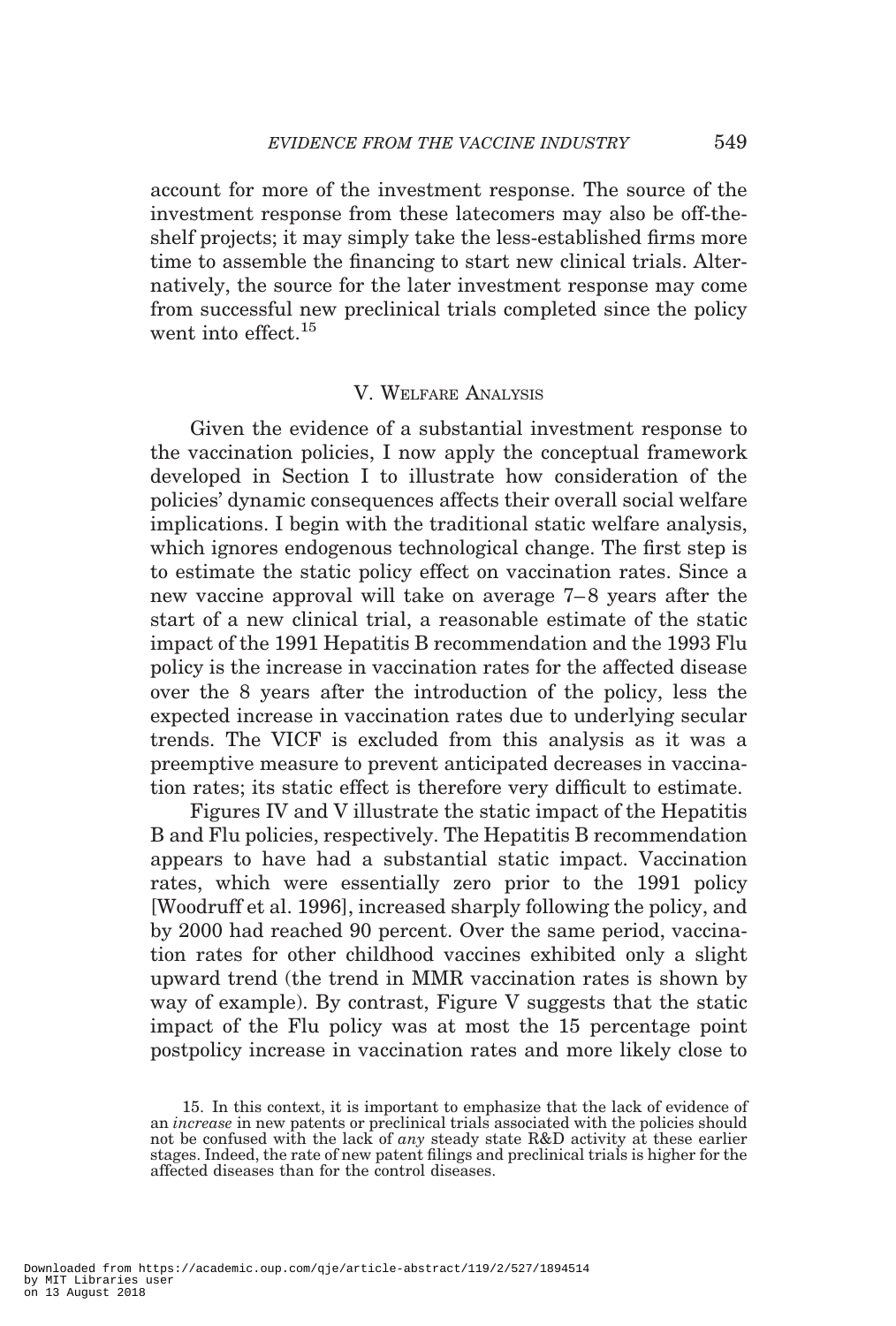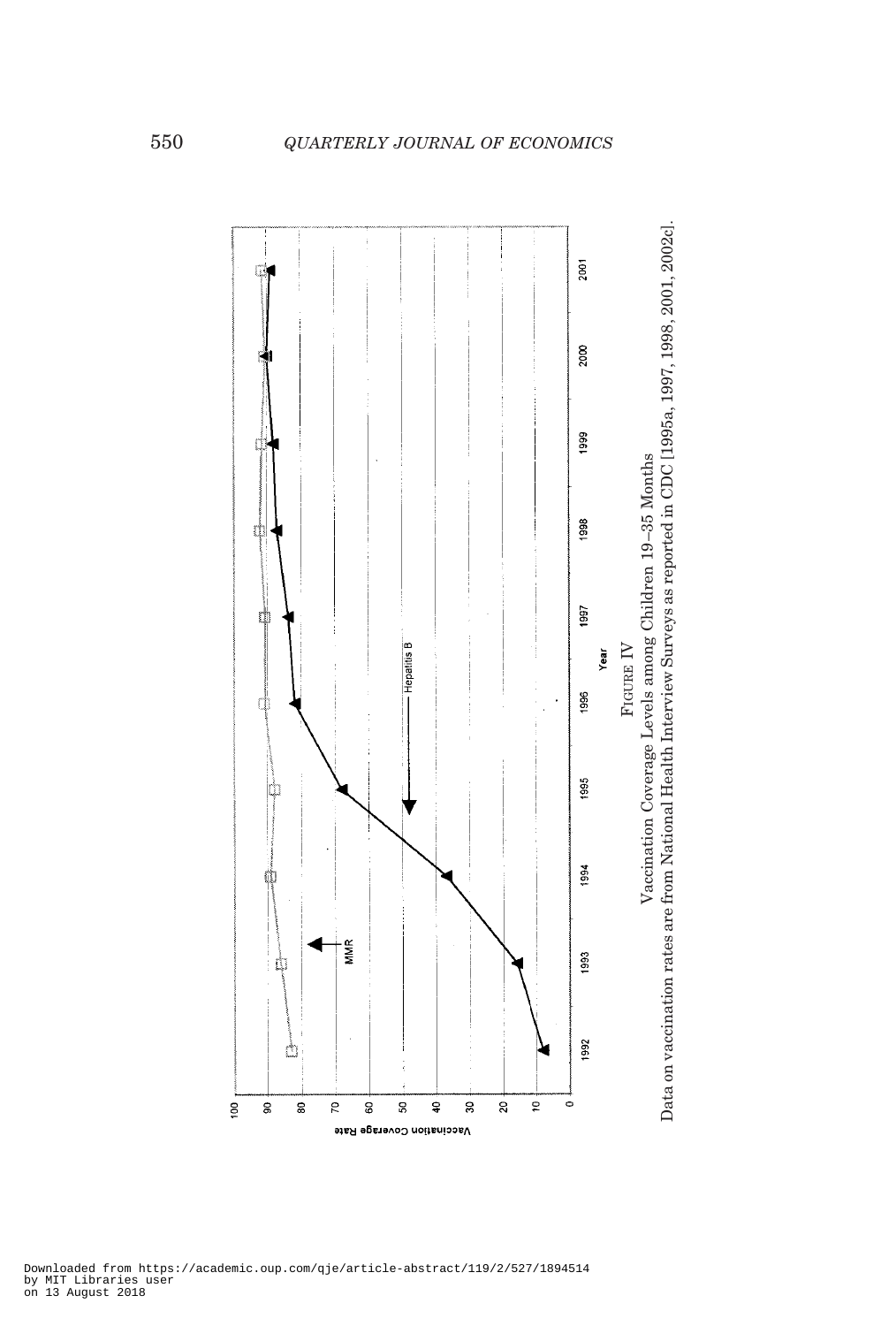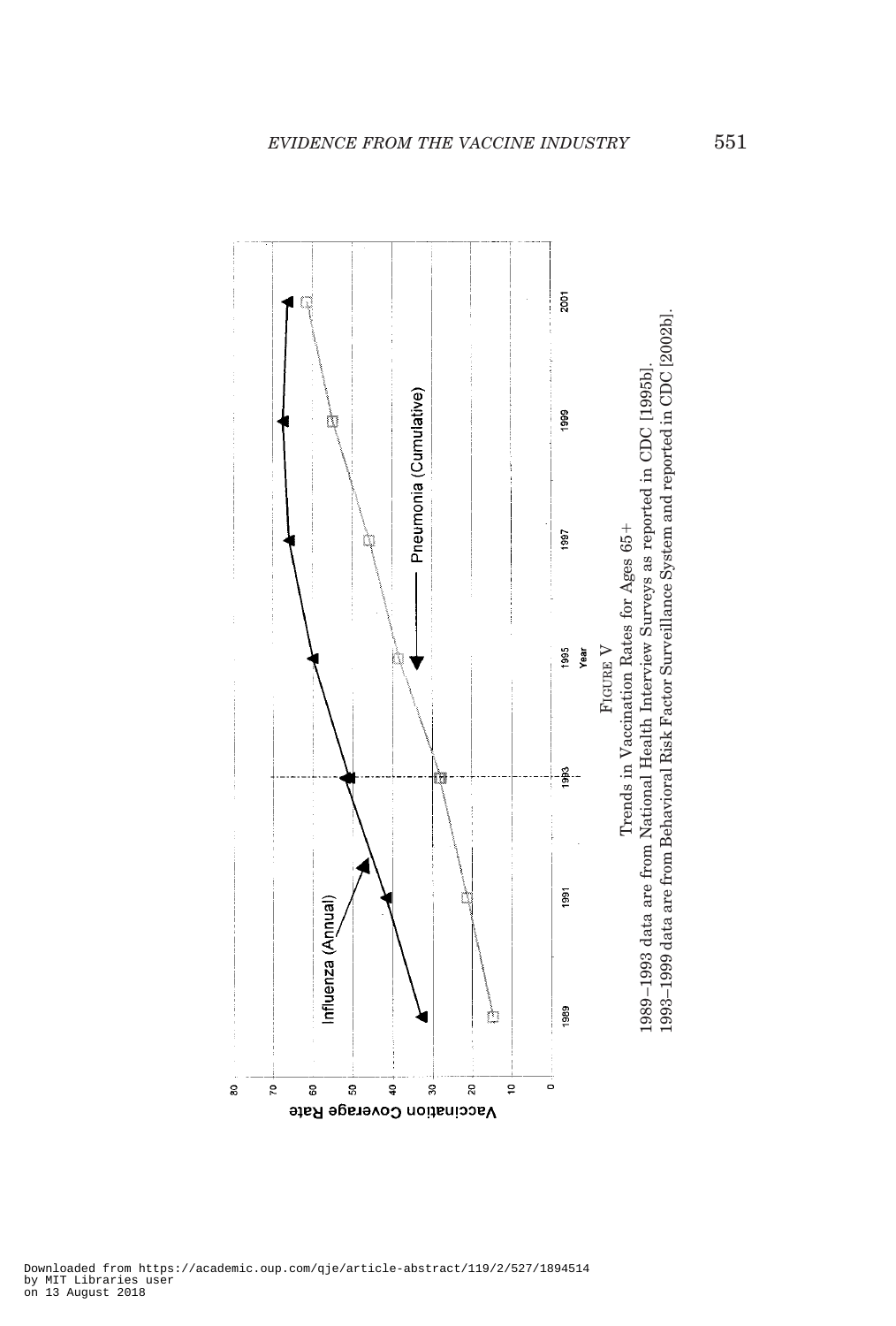|                                                  | Estimated<br>static impact<br>on vaccination<br>rate $(1)$ | Dollar value<br>of static<br>impact on<br>vaccination<br>rate $(2)$ | Costs of<br>static policy<br>impact (3) | Dollar value of<br>net static<br>impact on<br>vaccination<br>rate $(4)$ |
|--------------------------------------------------|------------------------------------------------------------|---------------------------------------------------------------------|-----------------------------------------|-------------------------------------------------------------------------|
| Hepatitis B<br>recommendation<br>Medicare covers | 0.90                                                       | \$7,524                                                             | \$326                                   | \$7,198                                                                 |
| Flu                                              | $0$ to $0.15$                                              | 0 to \$2,775                                                        | \$60 to \$111                           | $-$ \$60 to \$2,664                                                     |

|  | TABLE VI                                                       |  |  |  |
|--|----------------------------------------------------------------|--|--|--|
|  | DOLLAR VALUE OF HEALTH BENEFITS FROM STATIC IMPACT OF POLICIES |  |  |  |

All estimates are annual and all dollar amounts are in millions. See text for more details.

zero; the upward trend in Flu vaccination rates after the policy is comparable to the trend prior to the policy and to the trend in vaccination rates for pneumonia, which is also routinely recommended for the elderly.<sup>16</sup> In the analysis, I therefore assume that the static effect of the Hepatitis B policy was to increase vaccination rates by 90 percentage points, and that the static effect of the Flu policy was to increase vaccination rates by between 0 and 15 percentage points. These estimates are summarized in column (1) of Table VI.

Column (2) of Table VI shows the dollar value of the annual health benefits from this increase in vaccination rates. These are given by

$$
(3) \t\t \t \Delta V * E_0 * \bar{H},
$$

where  $\Delta V$  denotes the static policy impact on vaccination rates,  $\bar{H}$ denotes the dollar value of the annual social health benefits from complete vaccination of the target population with a 100 percent efficacious vaccine, and  $E_0$  denotes the maximal efficacy of the existing vaccines at the time of the policy. For  $\bar{H}$ , I use estimates of \$31.9 billion for the Flu and \$8.8 billion for Hepatitis  $B^{17}$  For  $E_0$ , I use estimates of 58 percent for Flu [Kilburn and Arden 1999] and 95 percent for Hepatitis B [Mahoney and Kane 1999].

<sup>16.</sup> As described in more detail in Appendix 1, the investment response to the Flu policy was based on its ex ante expected impact, which was considerably

higher than even liberal estimates of its actual impact. 17. The Institute of Medicine [1985a] presents estimates of *H* in terms of infant mortality equivalents. I convert these estimates to a dollar metric using the \$3 million value per infant life from Cutler and Richardson [1999].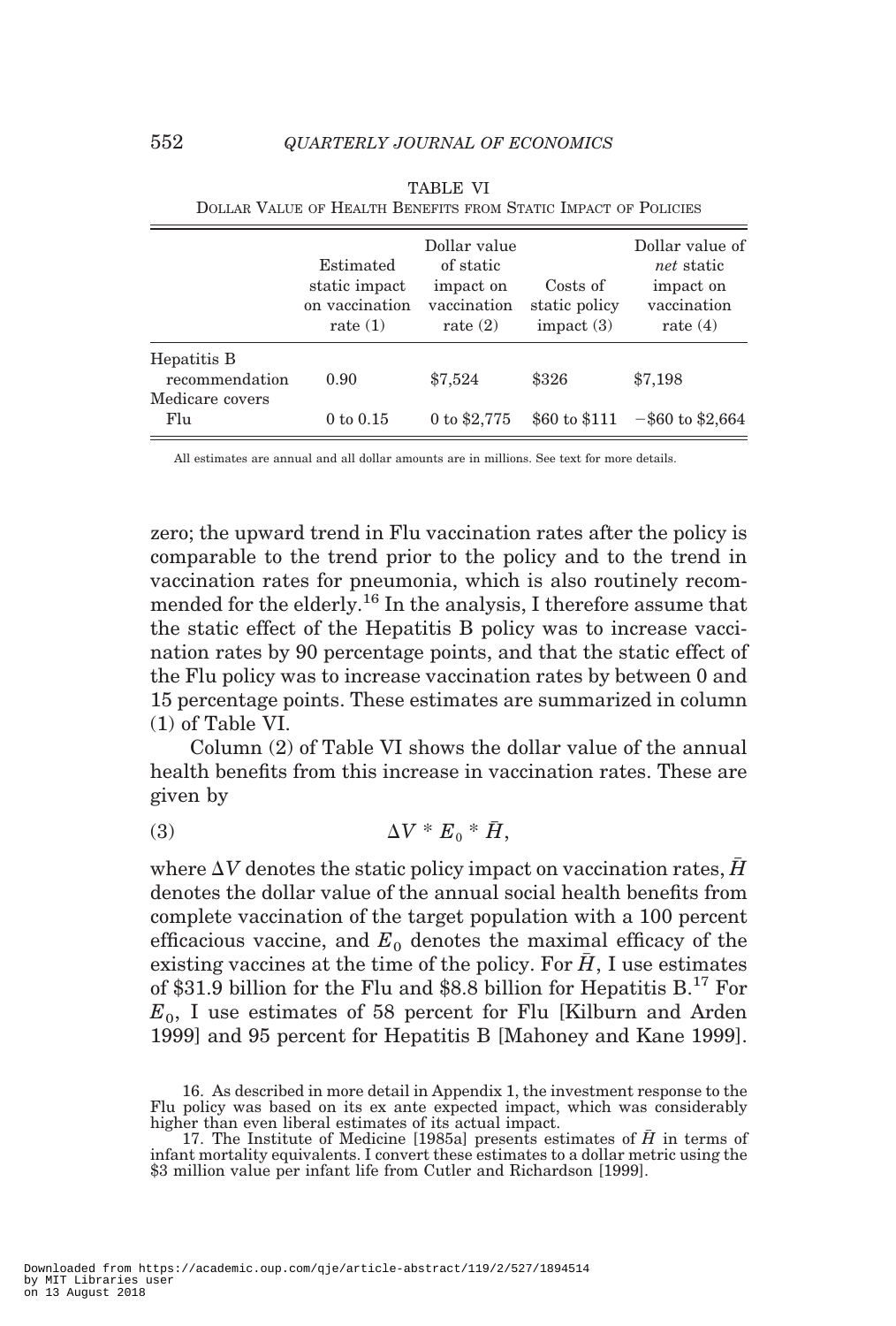Column (3) shows the estimated static costs of the policy. These include the production costs associated with the induced increase in vaccination rates, as well as the cost of public funds associated with the policy (which will depend on overall vaccination levels).18 Column (4) combines the results in columns (2) and (3) to show that the net static social welfare benefits of the policies. These are large and positive, on the order of \$7 billion per year for the Hepatitis B policy, and up to \$2.7 billion per year for the Flu policy.

I next consider how the policies' dynamic consequences would alter this traditional static welfare analysis. Given the 7– 8 year lag from the start of a clinical trial to approval, the dynamic benefits of these policies are only beginning to be realized. Therefore, I compute both the maximum *potential* dynamic benefit and the *actual* dynamic benefits induced by the policies to date; these represent, respectively, upper- and lower-bound estimates of the policies' dynamic benefits. For both sets of estimates, I follow the analytical framework developed in Section I and consider two types of potential dynamic social benefits from the induced investment: increases in vaccination rates (via increased product quality or increased price competition) and increases in vaccine product quality. Table VII summarizes the results.

Column (1) shows the dynamic effect on vaccination rates; the maximum potential effect is the difference between the maximum achievable vaccination level (set conservatively at 90 percent) and the vaccination rate reached after the static effect of the policy. For Hepatitis B, the static effect of the policy was sufficient to achieve this maximum feasible vaccination rate. For the Flu, however, vaccination rates had only reached 67 percent after the policy had been in place for eight years, leaving a potential dynamic impact on vaccination rates of up to 23 percentage points. However, since no new Flu approvals occurred prior to June 2003, there have been no actual dynamic effects on vaccination rates to date. Column (2) shows the dollar value of the dynamic effects on vaccination rates. These are estimated using the formula in equation (3) and discounted back eight years (using a 3 percent annual discount rate) to reflect the earliest these potential benefits may accrue.

<sup>18.</sup> Estimates of production costs are derived from Mercer [2000] and the CDC Survey of Biologics 1999 data. I assume that all vaccine purchases are paid for by public funds and that the marginal cost of public funds is 1.4; Merck [2000] provides data on annual vaccine expenditures.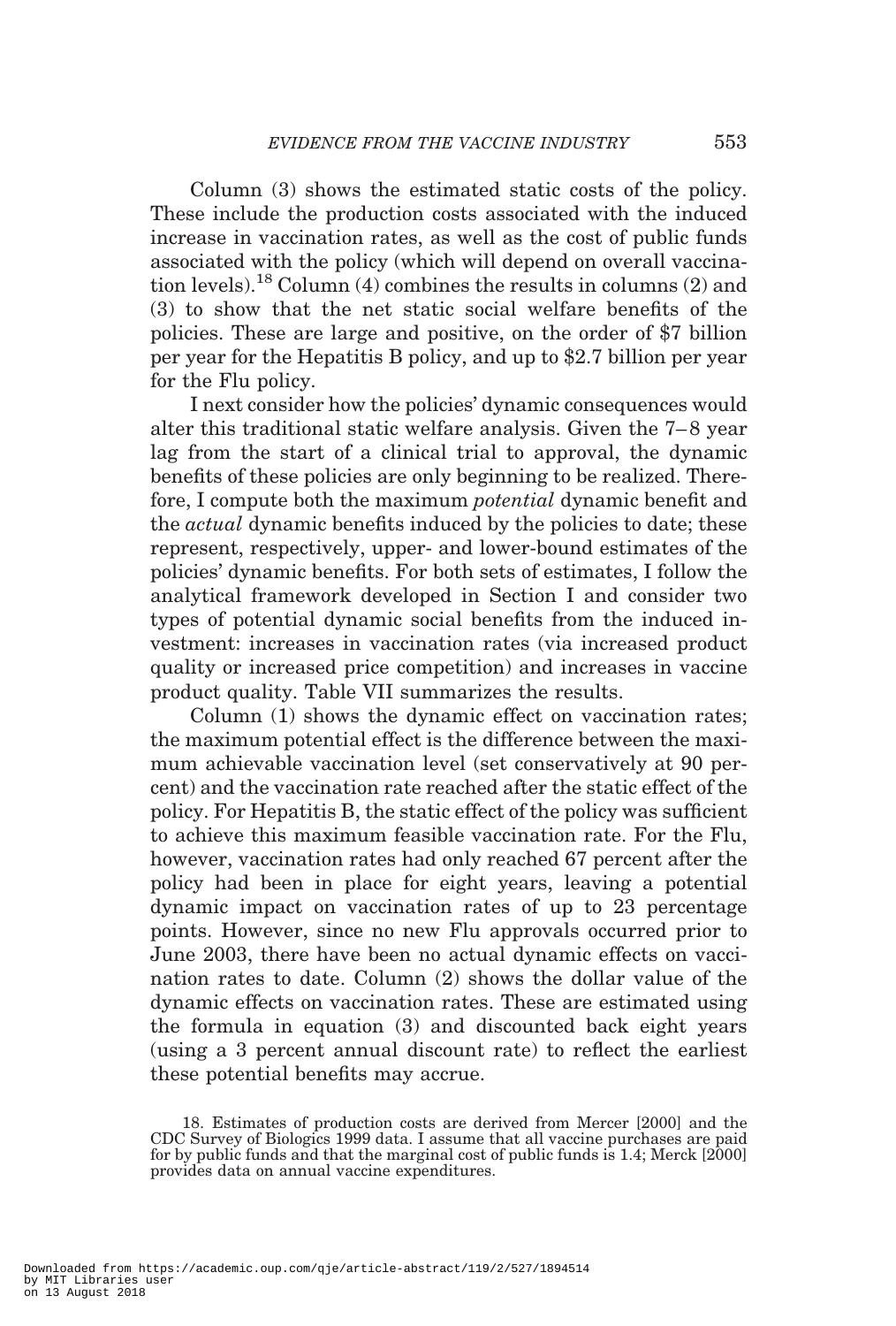|                                                  | rate $(1)$                                       | Dollar<br>value of<br>Increase in increase in<br>vaccination vaccination<br>rate $(2)$ | Increase<br>in<br>efficacy<br>(3) | Dollar<br>value of<br>increase in<br>efficacy $(4)$ | Costs of<br>dynamic<br>policy<br>impact<br>(5) | Dollar value<br>of <i>net</i><br>dynamic<br>impact (6) |
|--------------------------------------------------|--------------------------------------------------|----------------------------------------------------------------------------------------|-----------------------------------|-----------------------------------------------------|------------------------------------------------|--------------------------------------------------------|
|                                                  | Upper-bound estimate (maximum potential benefit) |                                                                                        |                                   |                                                     |                                                |                                                        |
| Hepatitis B<br>recommendation<br>Medicare covers | $\Omega$                                         | $\Omega$                                                                               | $\Omega$                          | $\mathbf{0}$                                        | \$20                                           | $-\$20$                                                |
| Flu                                              | 0.23                                             | \$3,395                                                                                | 0.27                              | \$6,104                                             | \$20                                           | \$9,479                                                |
|                                                  | Lower-bound estimate (actual benefits to date)   |                                                                                        |                                   |                                                     |                                                |                                                        |
| Hepatitis B<br>recommendation<br>Medicare covers | $\Omega$                                         | $\Omega$                                                                               | $\Omega$                          | $\Omega$                                            | \$20                                           | -\$20                                                  |
| Flu                                              | 0                                                | $\Omega$                                                                               | 0.27                              | \$4,307                                             | \$20                                           | \$4,287                                                |

#### TABLE VII

DOLLAR VALUE OF HEALTH BENEFITS FROM DYNAMIC IMPACT OF POLICIES

All estimates are annual, and all dollar amounts are in millions. Dollar value of dynamic benefits are discounted using a 3 percent annual discount rate. See text for more details.

Increases in vaccine product quality can arise from increases in vaccine efficacy or decreases in vaccine side effects (marginal costs of production are trivial). At the time of the Hepatitis B policy, there was little potential for improvement in vaccine quality, as vaccines with few side effects and very high efficacy rates already existed [Mahoney and Kane 1999]. However, the best existing Flu vaccine at the time of the 1993 policy had an efficacy rate 27 percentage points below the 85 percent efficacy rate that was considered technologically feasible [Institute of Medicine 1985a; Kilburn and Arden 1999]. There is some evidence that policy-induced innovation achieved this increase in efficacy. Outof-sample extrapolation of the approval estimates in Section IV suggests that the 1993 Flu policy was responsible for the 2003 approval of the first new Flu vaccines since 1978. This new vaccine—the first ever intranasal Flu vaccine—has an 85 percent efficacy rate in healthy adults  $[CDC 2003]$ .<sup>19</sup> Column (3) summarizes these potential and actual increases in efficacy.

Column (4) shows the associated dollar value of these increases in efficacy. This is given by

<sup>19.</sup> As of January 2004, FDA approval for use by the elderly had not yet occurred but is expected. The estimate of "actual benefits" for the Flu policy in columns  $(4)$  and  $(6)$  assumes that this approval occurs and that all Flu vaccinations for the elderly are done with the new vaccine.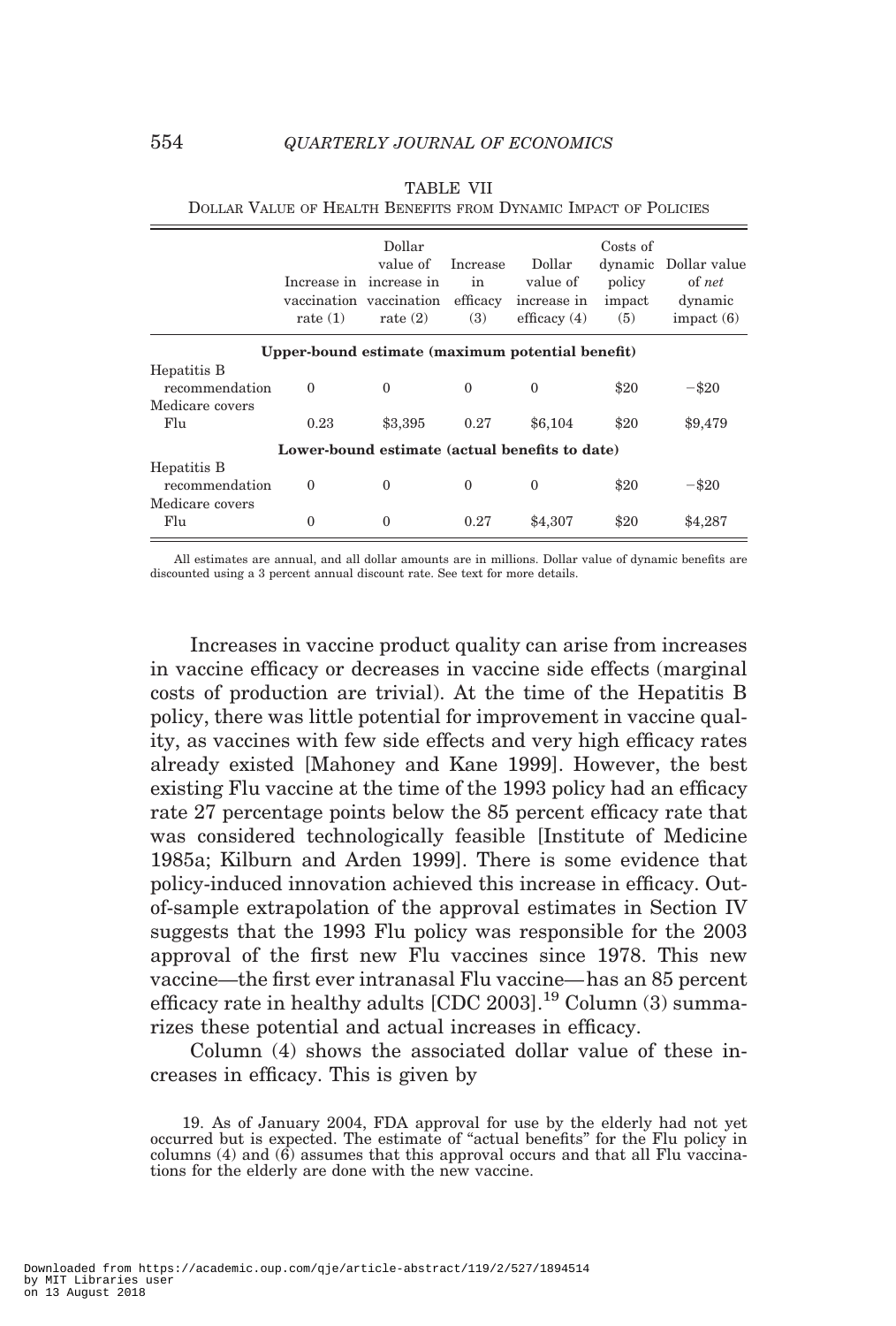$$
\Delta E * V * \bar{H},
$$

where *V* denotes the vaccination rate,  $\Delta E$  denotes the maximum potential increase in efficacy, and  $\bar{H}$  denotes the dollar value of the annual social health benefits from complete vaccination of the target population with a 100 percent effective vaccine. The difference in Table VII between the maximum potential dollar value and the actual dollar value of the increase in efficacy for the Flu vaccine reflects the fact that the former uses the maximum possible vaccination rate of 90 percent, while the latter uses the current vaccination rate of 67 percent. In addition, the maximum benefits are discounted by eight years (the minimum time for a new approval), while the actual benefits are discounted by ten years (the time between the 1993 policy and the 2003 new vaccine approval); in both cases, a 3 percent annual discount rate is used.

The dynamic costs of the induced R&D in new vaccines is limited to the induced R&D expenditures; it does not include any costs from induced overconsumption of the new technologies since optimal vaccination rates are essentially 100 percent for existing vaccines. Column (5) shows the estimated dynamic costs of \$20 million per year in induced EPDV R&D expenditures; these are based on the estimated 1.2 induced new vaccine clinical trials per year and the \$16.2 million EPDV cost of each clinical trial [Di-Masi et al. 1991]. Column (6) combines the estimates in columns (2), (4), and (5) to show the *net* dynamic impact of the policy. It reveals that the two policies represent polar opposite cases of the welfare consequences of induced investment.

For Hepatitis B, the dynamic welfare impact of the policy corresponds to the case illustrated previously in Figure I in which there is no technological potential for improvement in product quality and the static effect of the policy is sufficient to achieve the socially optimal quantity. As a result, all of the induced innovation is socially wasteful business stealing. Most of the investment induced by the VICF was probably similarly socially wasteful. The affected diseases were all at the socially optimal feasible vaccination rate prior to any postpolicy technological change. In addition, for three of the four diseases, very high quality vaccines already existed [Institute of Medicine 1985a]. However, recognition of the socially wasteful induced innovation does little to alter the overall welfare implications of either policy. The socially wasteful induced investment of \$20 million per year pales in comparison to the net static benefits from the Hepatitis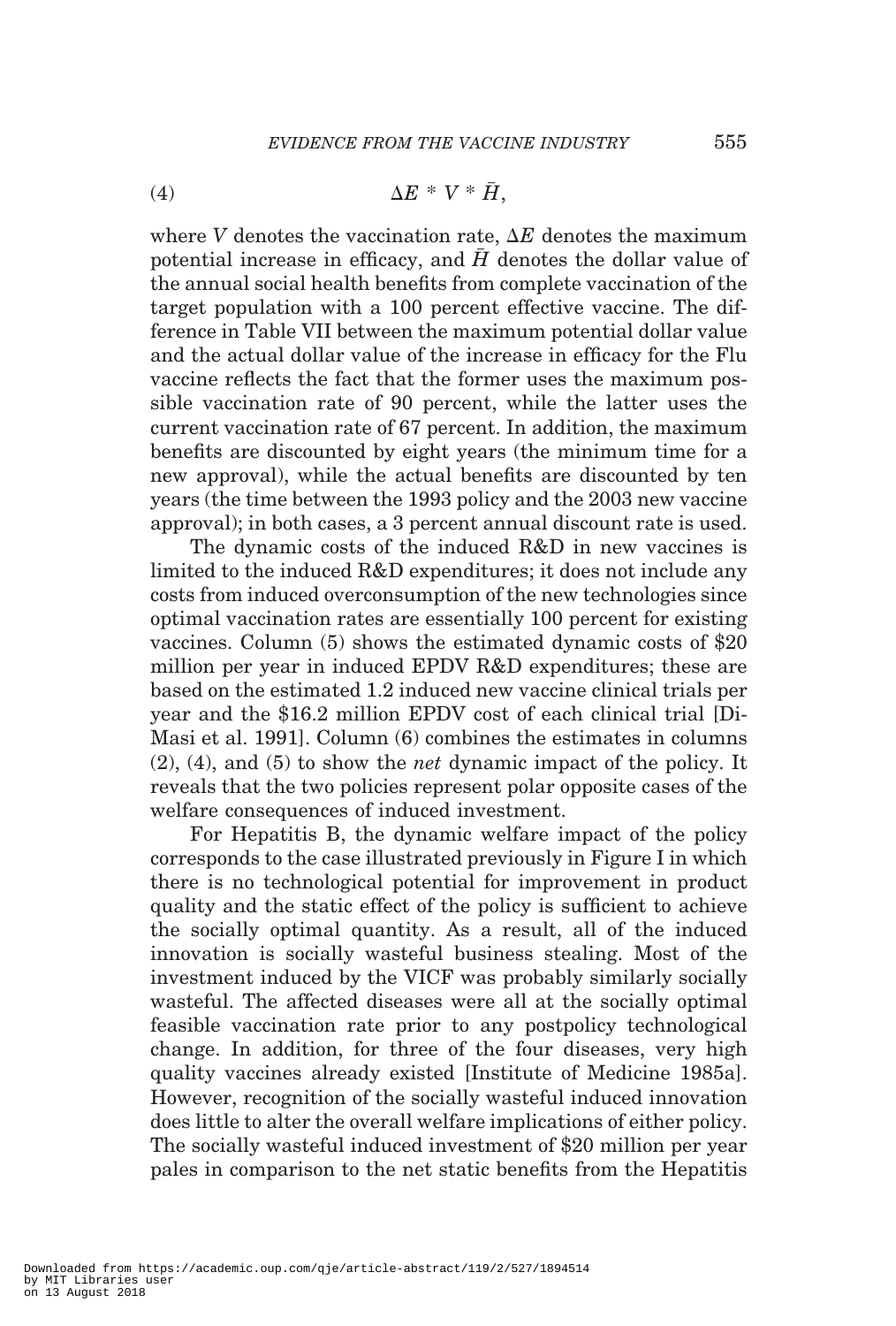B policy of over \$7 billion per year. Even a very small static impact of the VICF would similarly dwarf the \$20 million per year in induced R&D expenditures for each of these diseases, since the net social welfare benefits from childhood vaccination are very high. As noted in Section I, the magnitude of any negative social welfare costs from induced innovation is likely to be small and less important for vaccines relative to other health technologies since the social costs are limited to induced R&D expenditures and vaccines have an extraordinarily high benefitcost ratio.

For the Flu policy, however, the dynamic welfare impact corresponds to the case illustrated previously in Figure II in which there is substantial potential both for development of a higher quality product and for the induced innovation to increase demand to the socially optimal level. Indeed, Table VII shows dynamic benefits that are not only positive, but also larger than the static benefits. The upper-bound estimate of the dynamic benefits of the Flu policy is about \$9.5 billion per year. This is larger than the Flu policy's maximum potential static benefits, which I estimate are only \$7.2 billion per year.<sup>20</sup> The lower-bound estimate from Table VII of the annual dynamic benefits from the flu policy (\$4.3 billion) already exceeds the upper-bound estimate from Table VI of the actual annual static benefits from the Flu policy (\$2.7 billion). Estimates of the dynamic benefits assume that any induced new Flu vaccine is used only in the United States; to the extent that other countries also adopt the new vaccine, the dynamic benefits will be even higher than what I have estimated.

## VI. CONCLUSION

This paper provides empirical evidence that the economic incentives embodied in health policies can affect the rate of technological change in medicine. I find robust evidence of a substantial and sustained increase in new vaccine clinical trials (and ultimately in new vaccines) associated with health policies that increased the expected return to developing these new vaccines. However, I find no evidence of an increase in more basic inventive

<sup>20.</sup> This is calculated based on equation (3), a prepolicy efficacy of 58 percent [Kilburn and Arden 1999] and a maximum increase in vaccination rates from the 51 percent level in 1991 [CDC 2002b] to 90 percent.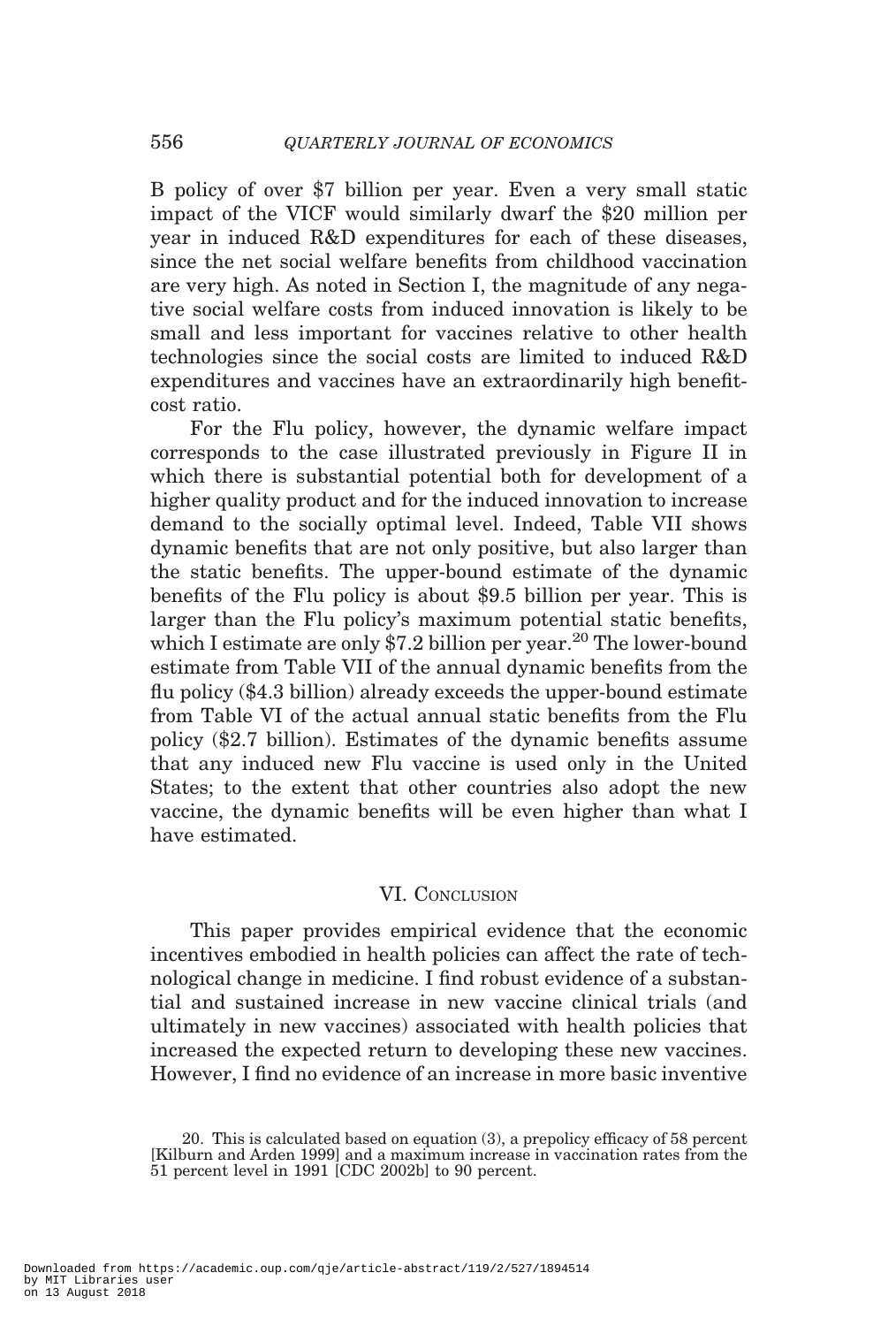activities, such as preclinical trials or patent filings, associated with the policies. This suggests that the relative roles of the state of science and economic incentives in affecting technological progress may be systematically different at different stages in the innovation process.

The evidence of a substantial innovation response to policies designed to increase utilization of existing vaccine technology raises the question of the impact of the induced innovation on the overall welfare consequences of the policies. For most of the affected diseases, I find that the policies induced socially wasteful investment in business stealing, but that the magnitude of the dynamic welfare costs is small relative to the static welfare gains of the policies' effect on vaccination rates. However, in the case of the Flu vaccine, I estimate that the "dynamic" social welfare benefits from the induced innovation are not only positive, but also larger than the "static" social welfare benefits of the Flu policy from increasing utilization of the existing vaccines. An important avenue for further work is to consider more systematically how recognition of the induced investment response to health policy affects the assessment of optimal health policy intervention.

APPENDIX 1: DETAILED DESCRIPTION OF POLICY CHANGES

# *1. CDC Recommendation of Universal Hepatitis B Vaccination for Infants (July 1991)*

*Rationale.* Although a Hepatitis B vaccine had existed since 1981 and had been recommended for use in high-risk groups since 1982, it quickly became clear that the health care system was not successful at vaccinating the at-risk population, which consisted of homosexuals, intravenous drug users, promiscuous heterosexuals, and health care workers [CDC 2002a; Institute of Medicine 1985a]. A long political battle ensued over the relative benefits of reaching the at-risk population by prophylactically vaccinating the entire birth cohort, compared with the risk that adding a nonchildhood disease to the childhood immunization schedule would only enhance the difficulty of getting parents to comply with the existing schedule [Snyder interview; Grady interview;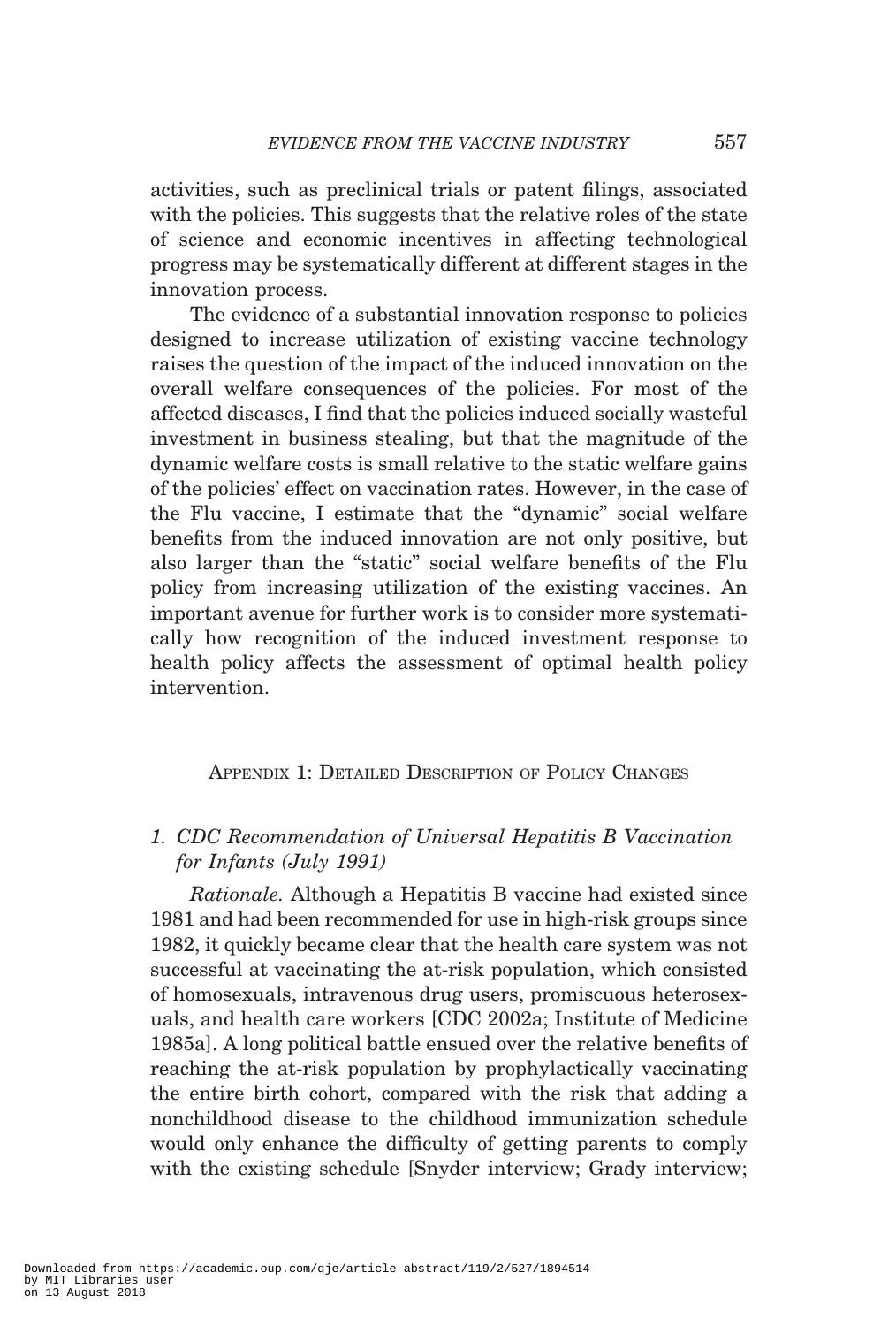Kaye interview]. Prior to the Hepatitis B recommendation, there were no vaccines against nonchildhood diseases included in the recommended childhood immunization schedule.

*Was the timing the result of technological developments?* The 1991 recommendation for universal Hepatitis B vaccination was the outcome of an uncertain, decade-long, political battle that followed the approval of the first Hepatitis B vaccine in 1981 and the failure to vaccinate the at-risk population (see above). There is no indication either in the records of the Advisory Committee on Immunization Practices [CDC 1991] or in conversations with policy-makers (e.g., Snyder [interview]) that any technological changes in the nature of the Hepatitis B vaccine influenced the decision. Furthermore, since the political battle was long and its outcome uncertain until the end, it is hard to argue that the policy's ultimate adoption, much less its timing, was anticipated by vaccine developers.

*Expected impact of the policy.* The policy was expected to dramatically increase the market size, going from failed efforts to vaccinate a small subsection of the population to a guaranteed annual cohort of the 4 million live births per year.<sup>21</sup> Industry members said they were optimistic at the time of the policy that the policy would result in essentially complete vaccination of the birth cohort [Sanyour interview; Piron interview]. Indeed, subsequent evidence was consistent with these expectations (see Figure IV).

Three main mechanisms translate a CDC recommendation into dramatic changes in standard immunization practices. First, public programs, which account for over half of childhood immunizations in the United States, follow the recommendations of the CDC [Snyder interview; Woodruff et al. 1996]. Second, for liability reasons, pediatricians' private practice also tends to follow the CDC recommendation [Grady interview]. Indeed, the American Academy of Pediatrics officially endorsed the CDC's recommendation the following year. Third, states follow the CDC recommendation in determining the required vaccinations for school attendance [Alfona interview]; these requirements have a large effect on vaccination rates (see, e.g., Orenstein and Hinman [1999]).

<sup>21.</sup> As one pharmaceutical executive put it memorably: "trying to sell a vaccine for which there isn't a [CDC] recommendation for universal or near universal coverage of the birth cohort is like pissing in the wind."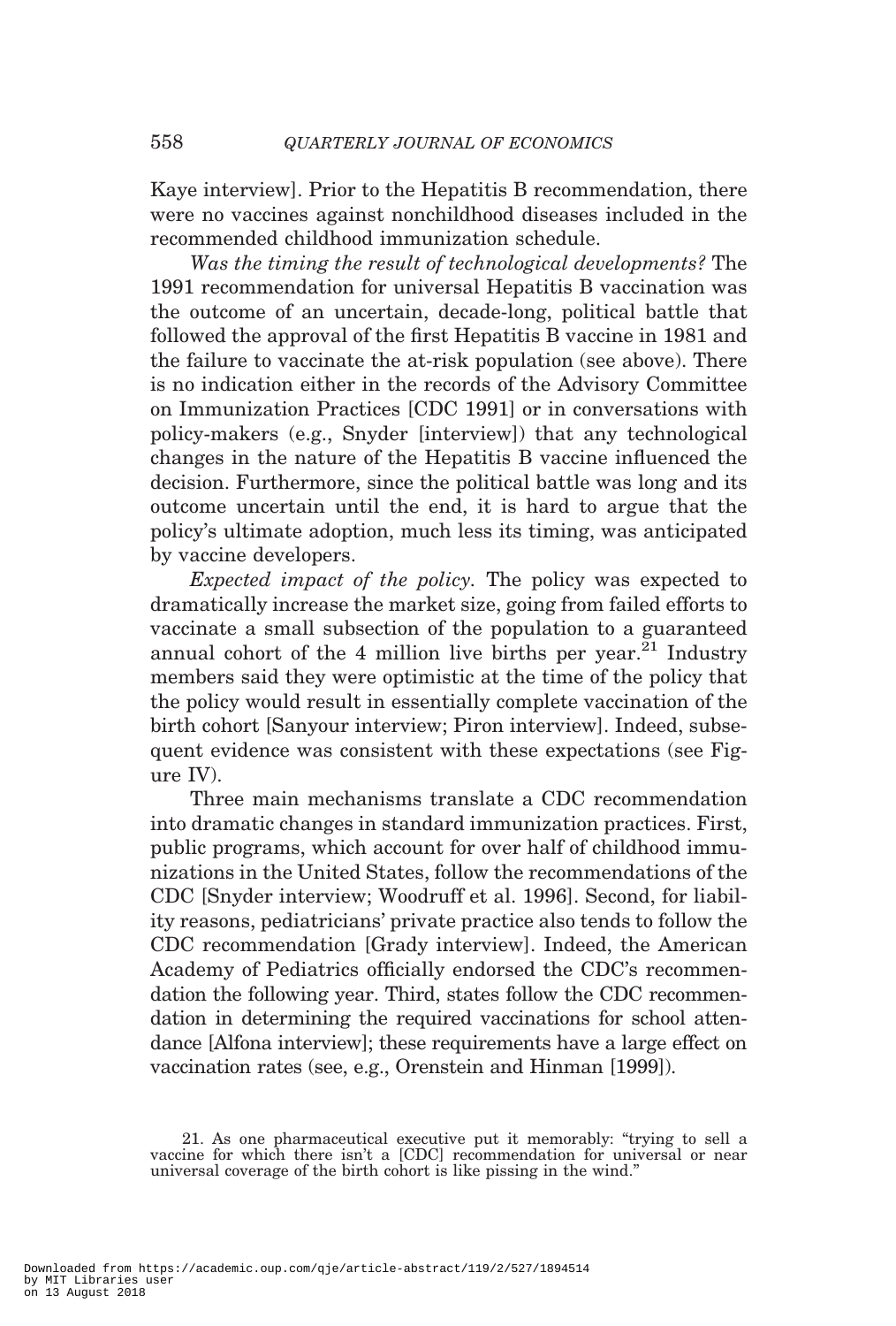## *2. Medicare Coverage of Influenza Vaccine and Federal Information Campaign (May 1993)*

*Rationale.* The decision for Medicare to cover the Flu vaccine followed a five-year, congressionally mandated series of demonstration projects which concluded that providing Flu vaccines to Medicare beneficiaries was cost-effective. Medicare coverage was accompanied by a HCFA-initiated information campaign designed to promote use of the new benefit [CDC 1994].

*Was the timing the result of technological developments?* The timing of the congressional decision to evaluate the cost-effectiveness of covering Flu vaccines for Medicare beneficiaries was not the result of the development of new Flu vaccines, as the most recent Flu vaccine prior to these demonstration projects has been on the market since 1978 [Hoyt 2002]. In addition, it does not appear that the policy was anticipated prior to the decision [Piron interview; Sanyour interview].

*Expected impact of the policy.* The CDC's vaccine target population for the Flu consists of individuals over age 65 as well as individuals with certain health problems that put them at risk of vaccine complications [Institute of Medicine 1985a]. As a result, substantial changes in Flu vaccination rates for the elderly would constitute a substantial absolute and proportional change in sales of Flu vaccines.

Conversations with people in the pharmaceutical industry reveal that the Medicare reimbursement decision was noticed and expected to have a dramatic market impact [Sanyour interview; Kay interview].<sup>22</sup> The vaccine industry was not alone in forecasting large increases in Flu immunization associated with the policy; the results from demonstration projects studying the impact of Medicare coverage of the Flu vaccine also forecast substantial increases in immunization (see, e.g., Schmitz et al. [1993]). In practice, the effect of the policy on coverage rates turned out to be considerably less dramatic than expected (see Figure V); however, it is the expected response that matters for investment decisions.

Three primary mechanisms were behind the industry's belief that Medicare coverage would result in increased profitability of

<sup>22.</sup> As one person in the industry put it: "it changed the forecast assumptions . . . our market forecasters saw Medicare reimbursement and forecasted close to 100 percent coverage. A number of decisions were made based on this false premise."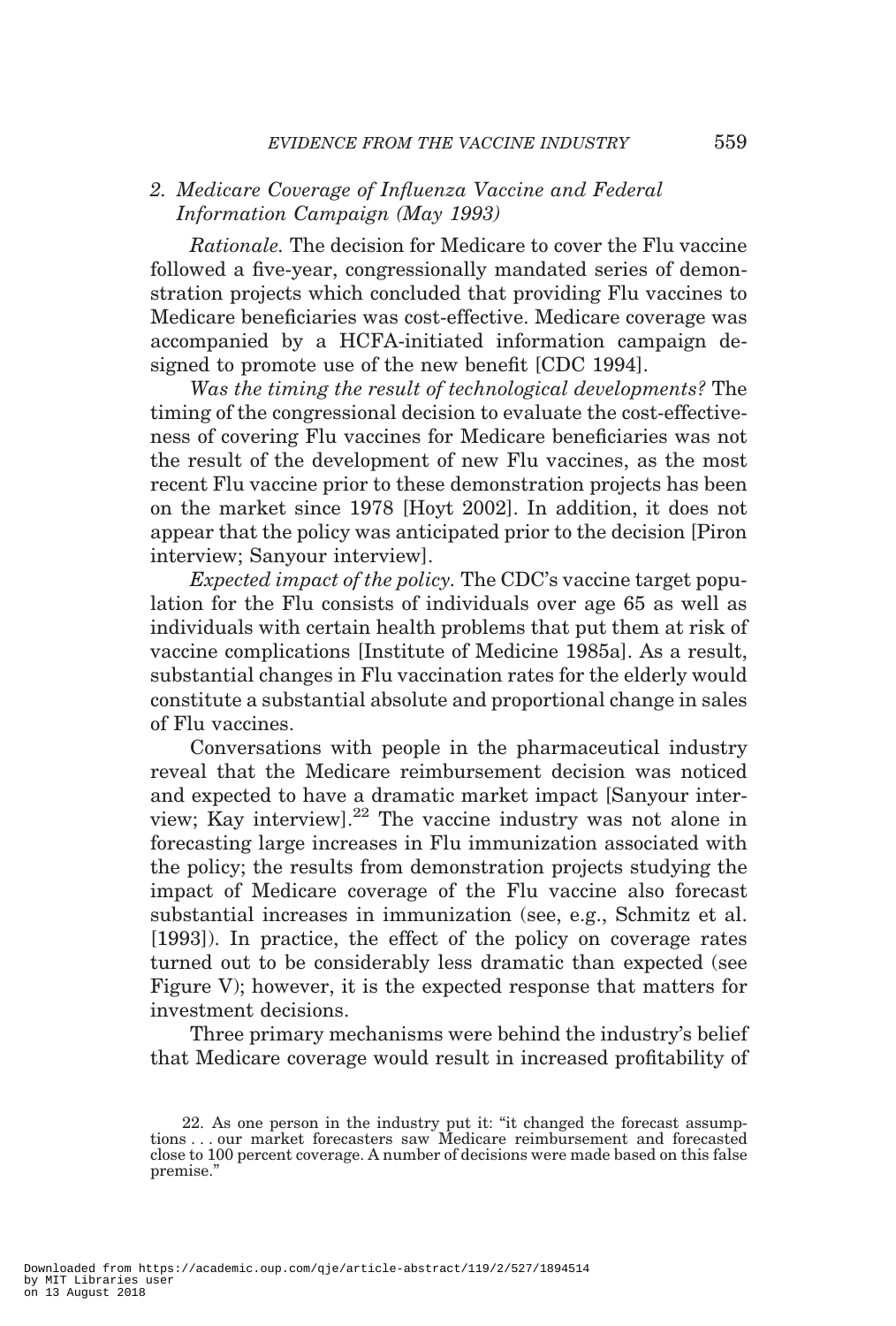the Flu vaccine. First, it was believed—in part based on the demonstration projects—that vaccination rates among the elderly would be extremely responsive to Medicare coverage and information campaigns. Second, there is a general sense among individuals in the industry that doctors are more willing to adopt new, more expensive vaccines if insurance will cover vaccination. Third, there is believed to be a multiplier effect from Medicare policy to private insurance policies, private physician practices, government vaccination practices, and state mandates [Grady interview; Alfona interview].

### *3. Vaccine Injury Compensation Fund (VICF) (1986)*

*Rationale.* The 1986 enactment of the VICF was a response to a surge in product liability lawsuits in the early 1980s. This prompted large-scale exit of manufacturers of childhood vaccines and raised concerns about the continued availability of childhood vaccines [Kitch et al. 1999; Institute of Medicine 1985a, 1985b; GAO 1999].

*Was the timing the result of technological developments?* The pharmaceutical industry had been lobbying for the policy for well over a decade; the exact timing seems to have been prompted by the surge in lawsuits and the withdrawal of manufacturers, not any technological developments [Kitch et al. 1999]. Again, the enactment of the policy does not appear to be anticipated, since the outcome of the lobbying efforts remained uncertain (e.g., Piron [interview]).

*Expected impact of the policy.* Individuals in the vaccine industry are quick to point to this policy as a huge boost to the industry, and one that was viewed as such at the time of enactment. The industry is almost hyperbolic in describing its benefits to the industry [Kaye interview; Michael interview; Manning interview]. In addition, the vaccine industry's lobbying for similar indemnification for the anthrax vaccine in the wake of September 11 is indicative of this being deemed beneficial to the industry.

## APPENDIX 2: DATA

### *The NDA Pipeline Data*

*The NDA Pipeline* is an annual business publication which has been published since 1982 by F-D-C Reports, a well-regarded, long-established, research firm that covers the pharmaceutical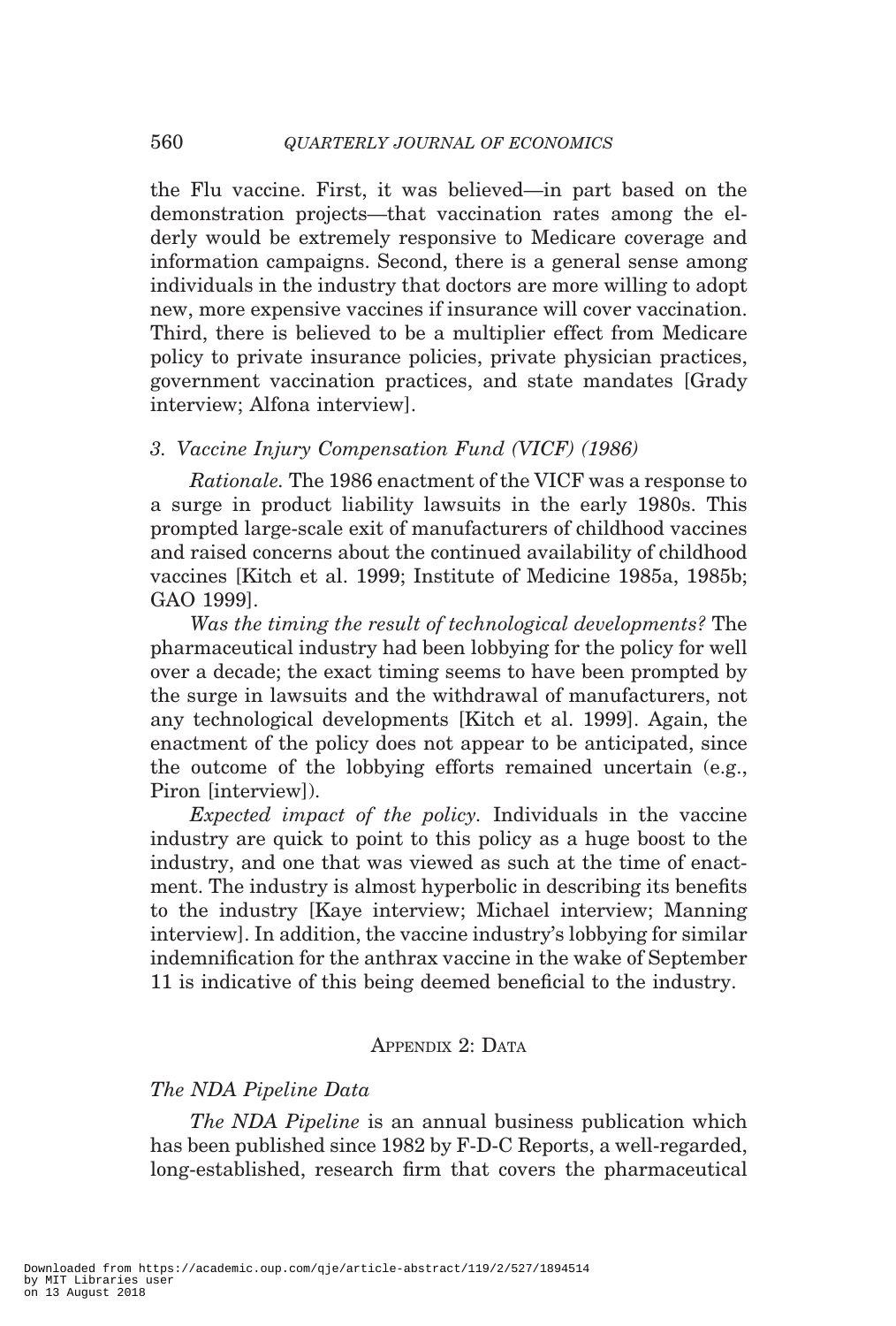industry.<sup>23</sup> The publication contains a listing, for each company or research organization, of all of its pharmaceutical products in development at the end of the calendar year, a brief description of each product, and each product's stage in the R&D pipeline.

The publication aims to cover all companies with a presence in the United States, and to report on any products anywhere in the pipeline from preclinical trials through approvals. It collects similar information from high-profile, nonprofit, research organizations in the United States. Data are collected from four primary sources. These include any information publicly released by the company (for example, to potential investors and stock analysts, required disclosures to the SEC, or at scientific conferences), information released by the FDA, company responses to the F-D-C's annual survey of each company's pipeline, and specific contacts in the various firms. The F-D-C sends the initial description of each company's pipeline to the company for verification.

Interviews with people who work in the industry or use the reports indicate that these are thought to be reliable and high quality data. While probably not completely comprehensive, the collection method is believed to capture the vast majority of compounds in clinical trials. I was able to verify the general quality of the data by ascertaining that any product that I knew had been in clinical trial or approved was indeed in the data, and by observing the continuity from year to year in a product's description, and its movement through the phases of the clinical trials.

The data's primary disadvantage is that they rely heavily on self-reported information. Companies are, in general, eager to report on projects in clinical trials, for this attracts positive publicity and potential investor support. In addition, since much of the information on clinical activity has already been released to certain segments of the public, and *The NDA Pipeline* is widely read in the industry, companies respond to the F-D-C surveys to ensure the accuracy of the reported information. Because companies are less likely to publicize information on preclinical trials, the data are considered— both by industry members and the F-D-C staff—substantially more reliable for measuring clinical activity than preclinical activity.

I use eighteen volumes of the publication, from the earliest volume (1982) through 1999, to compile seventeen years of data

<sup>23.</sup> Additional information about the company and its publication can be found at http://www.fdcreports.com.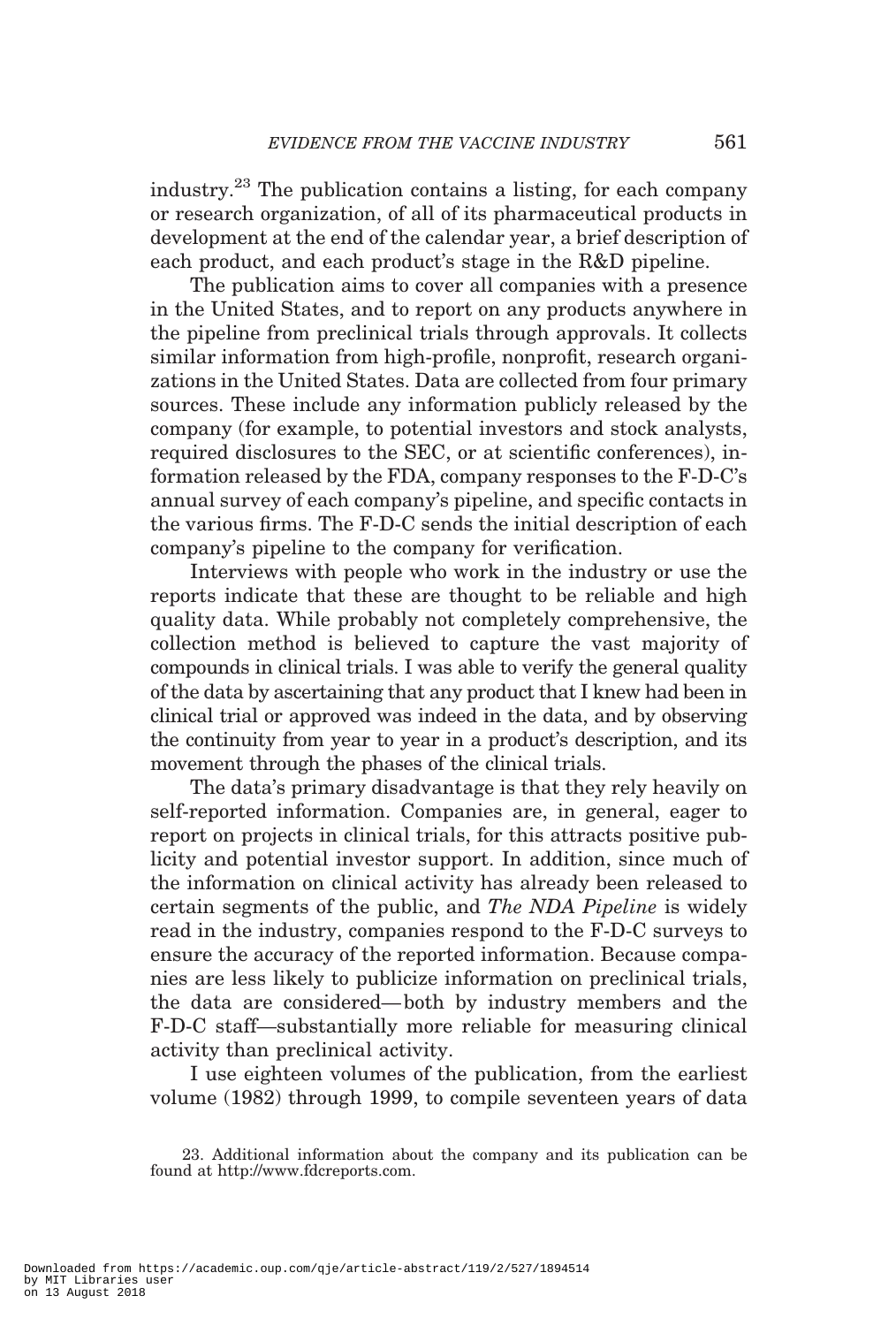on new vaccine clinical trials and preclinical trials. I construct the date of a compound's entry into preclinical or clinical trials by using the name of the company(ies) developing the product and the product description to follow it from year to year. While several other data sources provide a snapshot of the pipeline in a recent year, *The NDA Pipeline* is the only source that permits this retrospective construction of when a product entered the clinical or preclinical pipeline. I also compile an eighteen-year repeated cross section on product approvals.

## *The Patent Data*

I use the U. S. Patent and Trademark Office's comprehensive on-line database of all approved patents from 1976 through 2001 to create a database of the filing date of (ultimately) successful patent applications. Since patents only enter the database once they are approved, the data will produce an underestimate of successful patent filings in more recent years. Since 98 percent of the patents approved between 1980 and 1996 were approved within five years or less, I keep in the sample all patents approved within five years or less and am thus able to create a consistent 21-year time series on successful patents filed from 1976 through 1996. I do not include patents filed before 1976 since only the subset approved in 1976 or later are in the data.

While an extremely accurate measure of patent filings, the data are probably a noisy measure of basic vaccine research, since a lower proportion of successful basic research is patented for vaccines than for other pharmaceuticals. The key form of intellectual property in vaccine development is the exact process used to produce the immunizing agent; this is difficult to mimic, making the need for official patent protection lower than in pharmaceuticals, where the intellectual property is more likely to be the molecular structure of a compound [Sanyour interview]. The lack of generic competition in vaccines underscores this point.

HARVARD UNIVERSITY AND NATIONAL BUREAU OF ECONOMIC RESEARCH

#### **REFERENCES**

### *BOOKS AND ARTICLES*

American Academy of Family Physicians, "Combination Vaccines for Childhood Immunizations, Recommendations of the Advisory Committee on Immunization Practices (ACIP) and the American Academy of Pediatrics (AAP), and the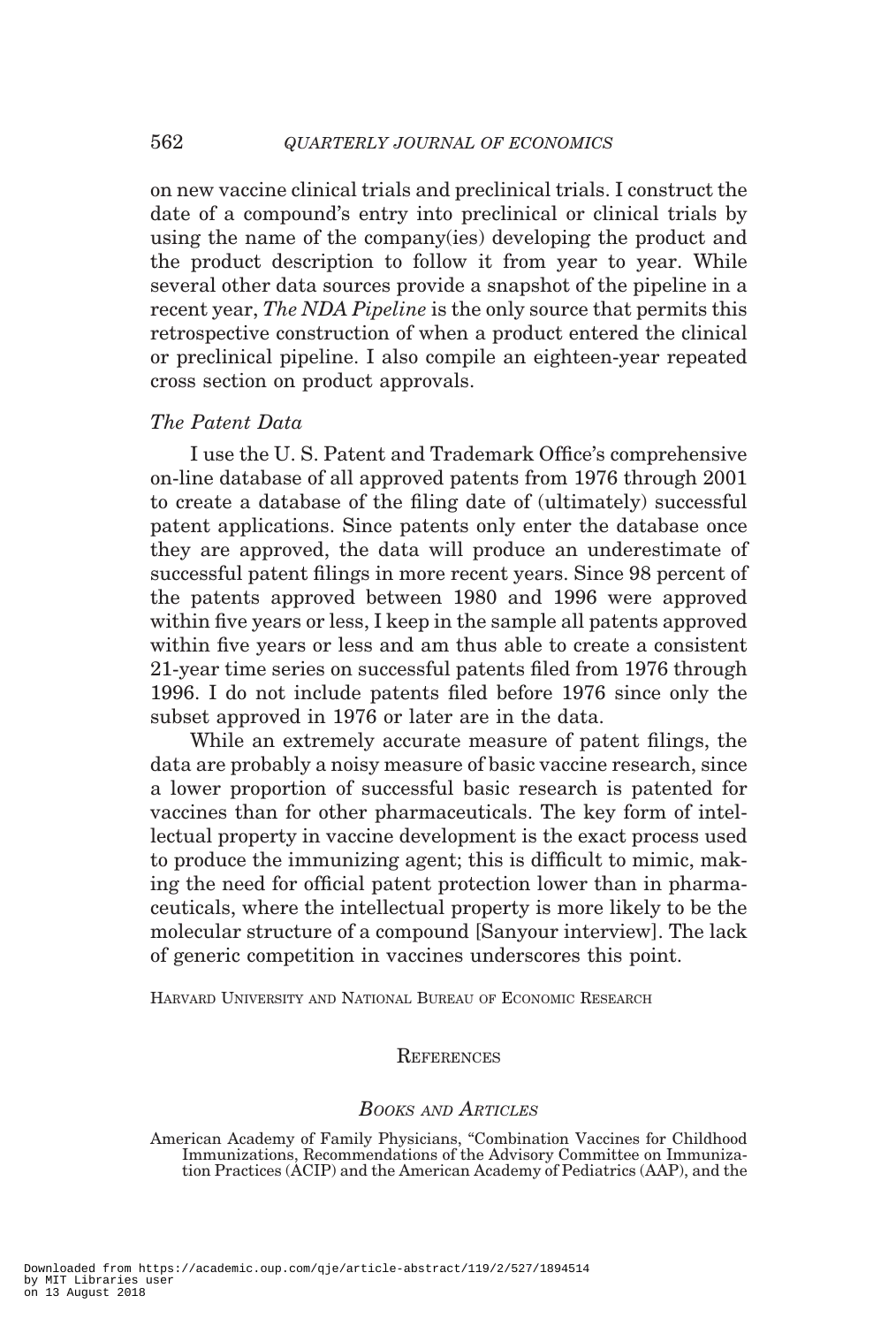American Academy of Family Physicians," 2000. http://www.aafp.org/clinical/ chidimmun/combvacc.html

- Bertrand, Marianne, Esther Duflo, and Sendhil Mullainathan, "How Much Should We Trust Differences-in-Differences Estimates?" *Quarterly Journal of Economics,* CXIX (2004), 249 –276.
- Center for Disease Control, "Using Live, Attenuated Influenza Vaccination for Prevention and Control of Influenza," *Morbidity and Mortality Weekly Report,* LII(RR13), 2003.
- "National State and Urban Area Vaccination Coverage Levels among Children Aged 19 –35 Months—United States," *Morbidity and Mortality Weekly Report,* 2002c, 2001, 1998, 1997, 1995a, various issues.
- ——, "Behavioral Risk Factor Surveillance System; Trend Data," http:// 198.246.97.130/brfss/Trends/trendchart.asp?qkey 10120&state US, 2002b.
- "Achievements in Public Health: Hepatitis B Vaccination—United States, 1982–2002," *Morbidity and Mortality Weekly Report,* LI (2002a).
- ——, "Influenza and Pneumococcal Vaccination Coverage Levels among Persons Aged Greater Than or Equal to 65 Years—United States, 1973–1993," *Morbidity and Mortality Week Report,* XLIV (1995b).
- ——, "Implementation of the Medicare Influenza Vaccination Benefit—United States, 1993," *Morbidity and Mortality Weekly Report,* XL (1994), 771–773.
- ——, "Hepatitis B Virus: A Comprehensive Strategy for Eliminating Transmission in the United States through Universal Childhood Vaccination: Recommendations of the Immunization Practices Advisory Committee (ACIP)," *Morbidity and Mortality Weekly Report* XL 40(RR-13), 1–19, July 22, 1991.
- Cutler, David, and Elizabeth Richardson, "Your Money and your Life: The Value of Health and What Affects it," in *Frontiers in Health Policy Research,* Alan Garber, ed. (Cambridge, MA: MIT Press, 1999), pp. 99 –132.
- Decker, Michael, and Kathryn Edwards, "Combination Vaccines," in Plotkin and Orenstein, eds., *Vaccines,* 3rd edition (Philadelphia, PA: W.B. Saunders Company, 1999).
- DiMasi, Joseph, Ronald Hansen, Henry Grabowski, and Louis Lasagna, "Cost of Innovation in the Pharmaceutical Industry," *Journal of Health Economics,* X (1991), 107–142.
- Ellis, Ronald, "New Technologies for Making Vaccines," in Stanley Plotkin and Walter Orenstein, eds, *Vaccines,* 3rd edition. (Philadelphia, PA: W.B. Saunders Company, 1999).
- Finkelstein, Amy, "Health Policy and Technological Change: Evidence from the Vaccine Industry." NBER Working Paper No. 9460, 2003.
- General Accounting Office, "Vaccine Injury Compensation," GAO/HEHS-00-8, 1999.
- Goolsbee, Austan, "Does Government R&D Policy Mainly Benefit Scientists and Engineers?" *American Economic Review,* LXXXVIII (1998), 298 –302.
- Health Resources and Services Administration, "Background information on VICP," 2002. http://www.hrsa.gov/osp/vicp/abdvic.htm
- Hoyt, Kendall, "The Role of Military-Industrial Relations in the History of Vaccine Innovation," Ph.D. thesis, Massachusetts Institute of Technology, 2002.
- Institute of Medicine, *Vaccines for the 21st Century: A Tool for Decision Making* (Washington, DC: National Academy Press, 2001).
- ——, *New Vaccine Development: Establishing Priorities,* Volume 1: Diseases of Importance in the United States (Washington, DC: National Academy Press, 1985a).
- ——, *Vaccine Supply and Innovation* (Washington, DC: National Academy Press, 1985b).
- Kilburn, Edwin, and Nancy Arden, "Inactive Influenza Vaccines," in Stanley Plotkin and Walter Orenstein, eds., *Vaccines,* 3rd edition (Philadelphia, PA: W.B. Saunders Company, 1999).
- Kitch, Edmund, Geoffrey Evans, and Robyn Gopin, "U.S. Law," in Plotkin and Orenstein, eds. *Vaccines,* 3rd edition (Philadelphia, PA: W.B. Saunders Company, 1999).
- Kremer, Michael, "Creating Markets for New Vaccines—Part I: Rationale," in Jaffe, Lerner, and Stern, eds., *Innovation Policy and the Economy* (Cambridge, MA: MIT Press, 2001).